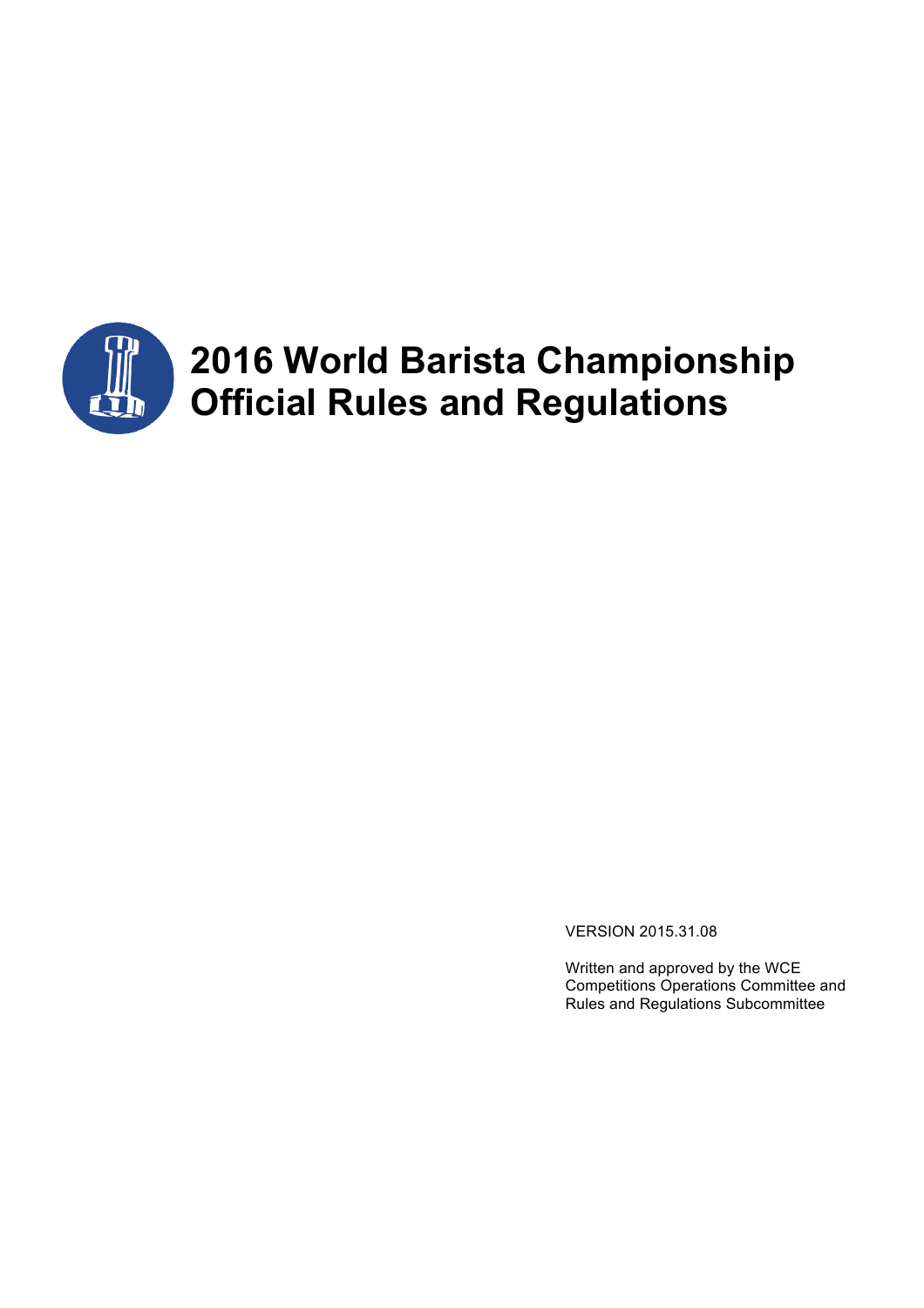# 2016 WORLD BARISTA CHAMPIONSHIP RULES AND REGULATIONS **TABLE OF CONTENTS**

| 1.0<br>1.1<br>1.2<br>1.3                      |  |
|-----------------------------------------------|--|
| 1.4<br>1.5                                    |  |
| 2.1<br>2.2                                    |  |
| 3.1<br>3.2                                    |  |
| 4.1<br>4.2<br>4.3<br>4.4                      |  |
| 4.5<br>4.6<br>4.7                             |  |
| 5.0<br>5.1<br>5.2<br>5.3<br>5.4<br>5.5        |  |
| 5.6<br>5.7<br>5.8<br>5.9                      |  |
| 6.1<br>6.2<br>6.3<br>6.4<br>6.5<br>6.6        |  |
| 7.0<br>7.1<br>7.2<br>7.3<br>7.4<br>7.5<br>7.6 |  |
| 7.7<br>7.8<br>7.9<br>7.10<br>7.11             |  |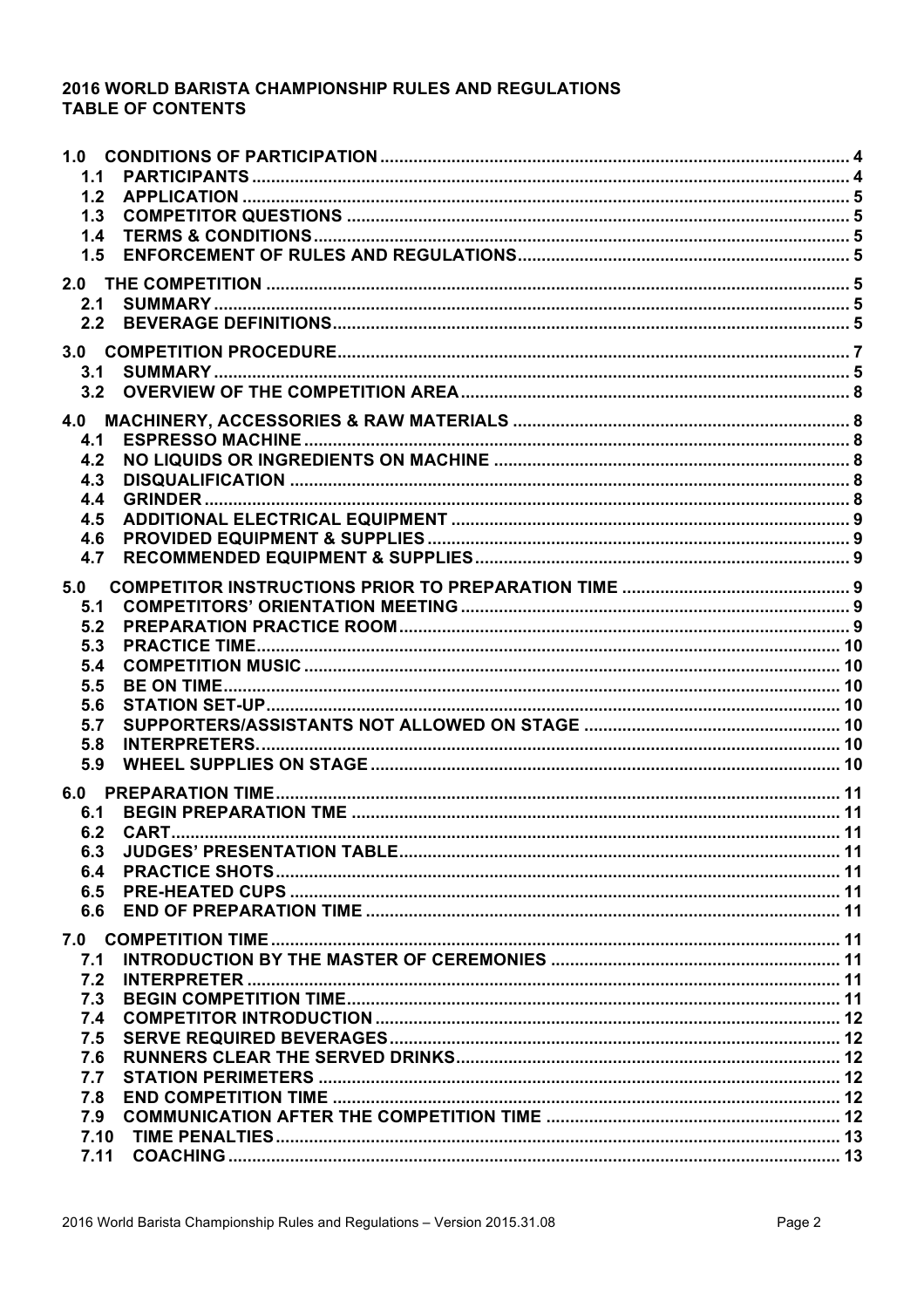| 8.1                                                                         |  |
|-----------------------------------------------------------------------------|--|
| 8.2                                                                         |  |
| 9.0                                                                         |  |
| 10.0                                                                        |  |
| 10.1                                                                        |  |
| 10.2                                                                        |  |
| 11.0                                                                        |  |
| 11.1                                                                        |  |
| <b>JUDGE/JUDGING RELATED ISSUES UPON REVIEWING SCORE SHEETS  15</b><br>11.2 |  |
| 12.0                                                                        |  |
| 12.1                                                                        |  |
| 12.2                                                                        |  |
| 12.3                                                                        |  |
| 12.4                                                                        |  |
| 12.5                                                                        |  |
| 12.6                                                                        |  |
| 13.0                                                                        |  |
| 13.1                                                                        |  |
| 13.2                                                                        |  |
| 13.3                                                                        |  |
| 13.4                                                                        |  |
| 13.5                                                                        |  |
| 13.6                                                                        |  |
| 14.0                                                                        |  |
| 14.1                                                                        |  |
| 14.2                                                                        |  |
| 14.3                                                                        |  |
| 14.4                                                                        |  |
| 14.5                                                                        |  |
| 14.6                                                                        |  |
|                                                                             |  |
| 15.1                                                                        |  |
| 15.2                                                                        |  |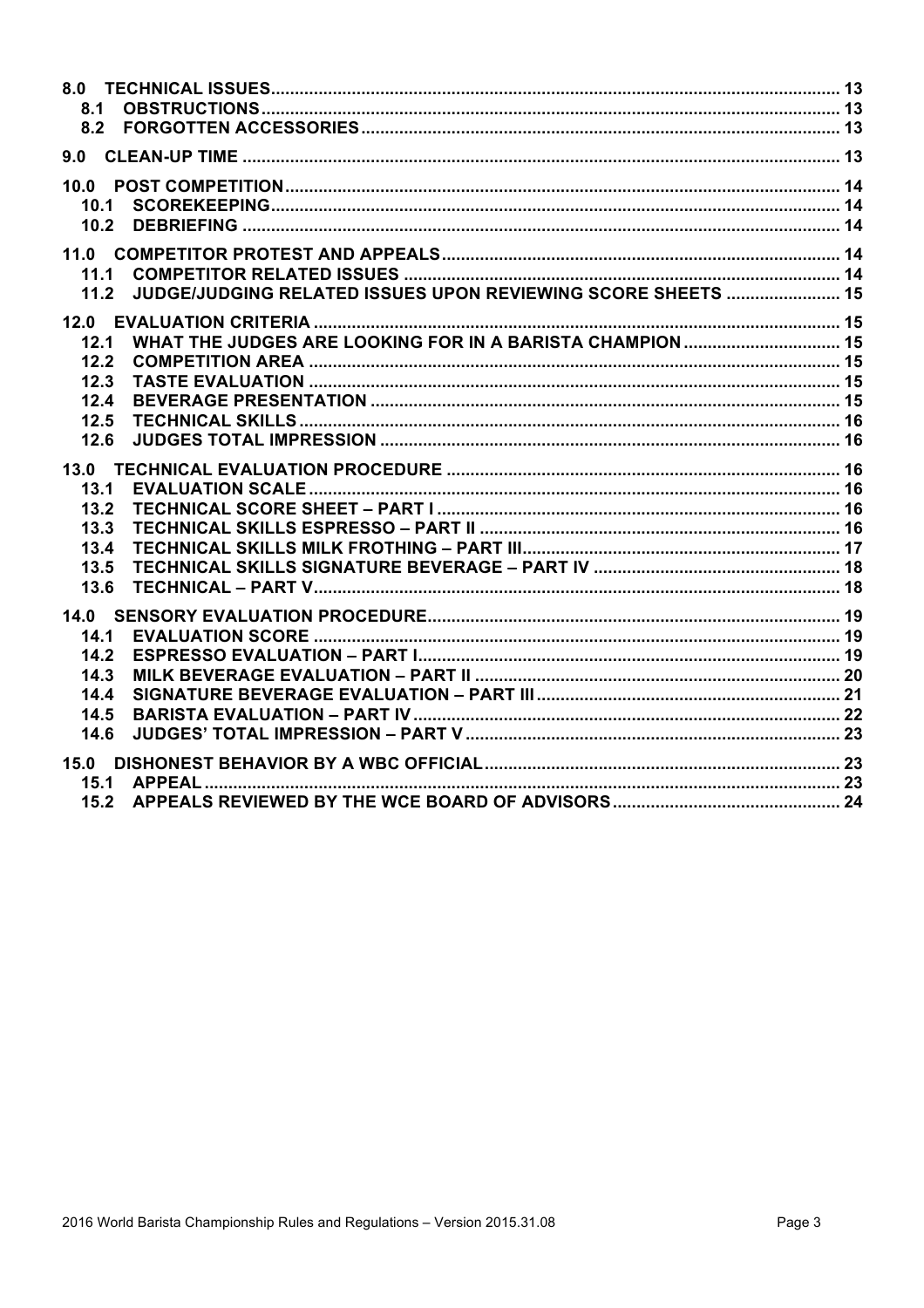# **1.0 CONDITIONS OF PARTIC IPATION**

# **1.1 PARTICIPANTS**

#### 1.1.1 National Qualifications

The World Barista Championship (WBC) is a competition open to qualified National Champions of a World Coffee Events (WCE) sanctioned World Barista Championship event. One (1) competitor from each nation representing a WCE Licensed National Body may participate. (To learn more about how to become a WCE Licensed National Body please read the National Body Sanctioning Criteria and Terms, found here: http://www.worldcoffeeevents.org/national-bodies/)

#### 1.1.2 Age requirement

Competitors must be at least 18 years of age at the time of competing in any World Coffee Events (WCE) sanctioned event.

#### 1.1.3 Nationality

Competitors must hold a valid passport from the country he or she represents or documentation substantiating 24 months of residency, employment or scholastic enrolment, some portion of which must have been within 12 months preceding the qualifying national competition. Competitors may only participate in one country per WBC Competition Year. A WBC Competition Year is defined as the time period between the completion of one year's WBC Event and the completion of the next year's WBC Event.

#### 1.1.4 Mutliple Passports

In case of multiple passports, the contestant must choose one country and qualify through this respective sanctioned national championship.

#### 1.1.5 Judging

Competitors may not judge in any sanctioned WBC competition (world, national, regional) in any country, including their own, prior to the conclusion of that year's WBC Event. Judges may not compete in any sanctioned WBC competition (world, national or regional) in any country, including their own, prior to the conclusion of that year's WBC Event. Baristas who participate in judge calibrations as a calibration barista may not compete in any sanctioned WBC competition (world, national, regional) prior to the conclusion of that year's WBC event. WCE encourages any potential conflicts of interest to be declared at the soonest opportunity, certainly prior to the commencement of any competition by competitor, judge and/ or event organizer. This applies to both National WCE Sanctioned events as well as the World Competition. Failure to declare a potential conflict in advance of a sanctioned event could result in disqualification from events for an individual, or WCE removing endorsement for an event and its results that do not follow these guidelines. Questions regarding conflicts of interest, or clarification of the above policy should be directed to info@worldcoffeeevents.org.

Competitors may not select or endorse judges within their National Competition. Competitors who are involved in the management of their National Competition should declare their position via email to WCE outlining their areas on involvement. Note that this does not necessarily exclude or effect the competitors engagement, however non-disclosure most likely will.

## 1.1.6 Conflicts of Interest

WCE encourages any potential conflicts of interest to be declared at the soonest opportunity, certainly prior to the commencement of any competition by competitor, judge and/ or event organizer. This applies to both National WCE Sanctioned events as well as the World Competition. Failure to declare a potential conflict in advance of a sanctioned event could result in disqualification from events for an individual, or WCE removing endorsement for an event and its results that do not follow these guidelines.

#### 1.1.7 Substitutions

If any National Champion is unable to participate in the WBC, that country's licensed body may substitute an alternate competitor from its national competition in descending order of succession, beginning with its second place finisher. All requests for substitutions must be received in writing by the WCE at info@worldcoffeeevents.org and approved by its Managing Director prior to competition.

#### 1.1.8 Expenses

Licensed National Bodies are required to pay their National Champion's reasonable travel and accommodations expenses to, from, and for the duration of the WBC. All other expenses not explicitly listed above are the sole responsibility of the competitor. WCE shall not be liable for any competitor expenses under any circumstance.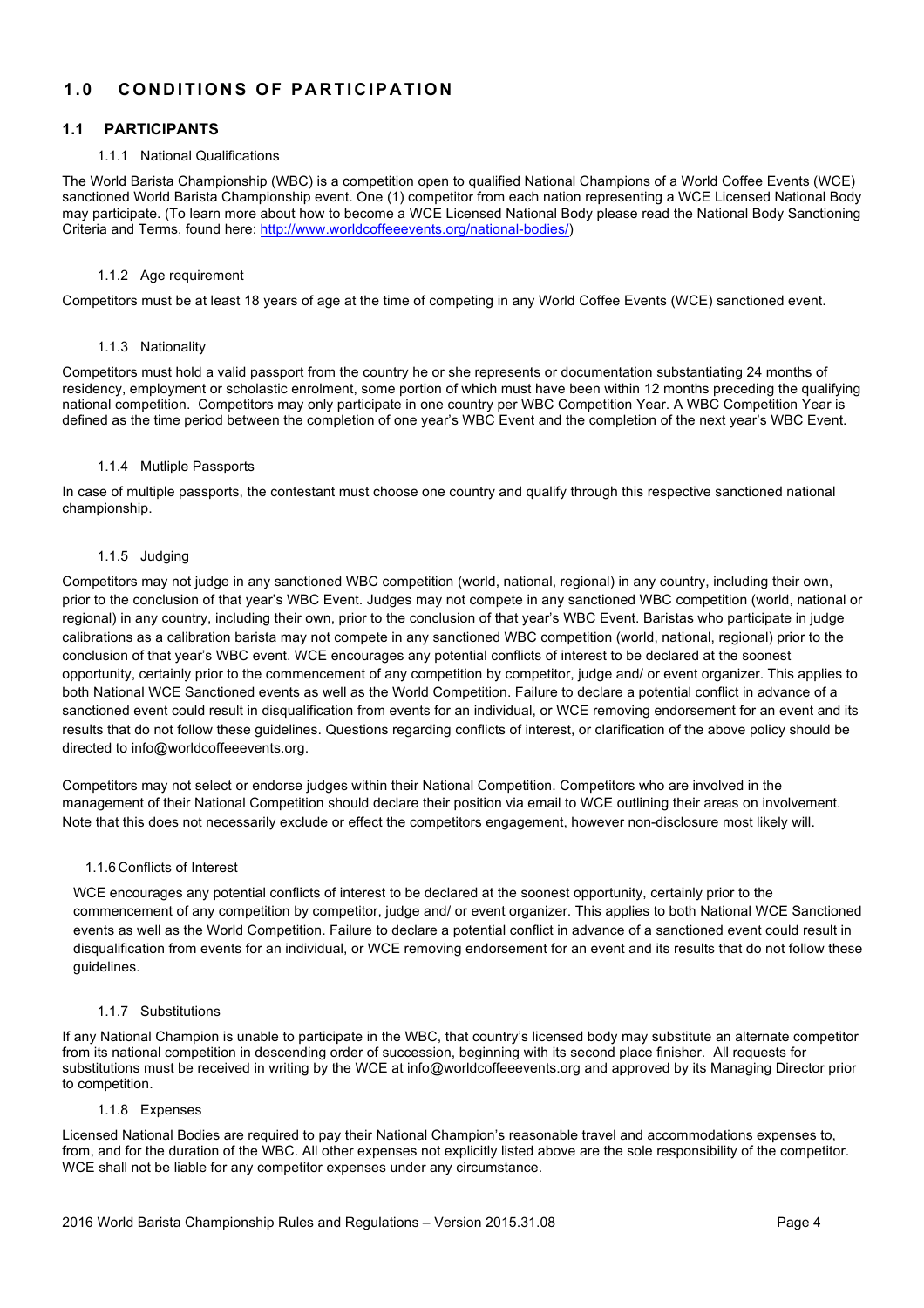# **1.2 APPLICATION**

# 1.1.9 Competitor Registration Form

Competitors must complete the WBC Competitor Registration Form online at www.worldbaristachampionship.com no less than six weeks prior to the WBC Event. This form includes a space to upload a scanned copy of the required valid passport or other accepted credentials (as described in Section 1.1.3 "Nationality"). Approved National Champions will receive confirmation by email in approximately two weeks after receipt of all required registration documentation.

1.1.10 Late National Championship Registration

National Champions from competitions conducted less than six weeks prior to the WBC Event must submit all registration materials **no more than 5 days** after his or her national event. Failure to meet these criteria may result in denial of participation.

# **1.3 COMPETITOR QUESTIONS**

All competitors are personally responsible for reading and understanding current WBC Rules & Regulations and score sheets, without exception. All WBC documents are available at http://www.worldbaristachampionship.com. Competitors are encouraged to ask questions prior to arriving at the WBC. If any competitor is unclear as to the intent of any of the rules and regulations it is their responsibility to clarify that position with the Rules and Regulations Committee prior to the WBC by contacting info@worldcoffeeevents.org. Competitors will also have the opportunity to ask questions during the official Competitors Meeting held prior to the start of the competition.

## **1.4 TERMS & CONDITIONS**

Competitors and the World Barista Champion are visible spokespeople of the World Barista Championship event and role models of the specialty coffee industry, and as such must:

- A. Permit World Coffee Events Ltd., its stakeholders, agents and representatives to use the competitor's name, image or likeness in any format without charge for any business purpose, including but not limited to marketing promotion.
- B. Read and abide by the Competitor Code of Conduct document found on the WBC website.

## **1.5 ENFORCEMENT OF RULES AND REGULATIONS**

The WBC will employ these Rules & Regulations throughout the competition. If a competitor violates one or more of these Rules & Regulations, they may be automatically disqualified from the competition, except when the Rules designate a specific enforcement or consequence. If a judge or competition organizer causes the violation of one or more of these Rules, a competitor may submit an appeal, according to the process detailed in the section "Competitor Protest and Appeals."

# **2.0 THE COMPETITION**

## **2.1 SUMMARY**

- A. The WBC competitor performances will be evaluated by three types of judges: sensory, technical, and head.
	- i. The World Barista Championship will be run with 4 sensory judges, 1 technical judge, and 1 head judge. Nonscoring shadow judges may be present on stage. National Body competitions will be run with 4 sensory judges, 2 technical judges, and 1 head judge.
- B. Competitors will serve one beverage from all three categories of drinks (espresso, milk beverage, signature drink) to each of the four sensory judges, for a total of twelve drinks, during a period of fifteen minutes. The head judge may drink from any beverage served to the sensory judges.
- C. The competitor decides the order in which the drink categories are served; however, any category of drinks must be completed (e.g. all four single espressos are served) before a competitor may serve another category of drinks, otherwise he/she will be disqualified. Preparation and service of signature beverage elements are allowed at any time during the competition time.
- D. Within each category (espresso, milk beverage and signature drink), drinks may be served in any combination to judges (i.e. one at a time, two at a time, or all four simultaneously). Sensory judges will begin evaluating his/her drink as soon as it is served.
- E. All four drinks within each category must be prepared using the same coffee; however, the coffee used may change between categories. The four drinks of each category must contain the same ingredients and follow the same recipe as each other. Deliberately preparing and serving varied drinks within a category will result in a score of zero in Taste Balance for those drinks that deviate in recipe from the beverage that is served first.
- F. Competitors may produce as many drinks as they choose during the competition; however, only drinks served to the sensory judges will be evaluated.

## **2.2 BEVERAGE DEFINITIONS**

2.2.1 Espresso

A. Espresso is a 1 fl. oz. beverage (30mL +/- 5mL) made from ground coffee, poured from one side of a double portafilter in one continuous extraction.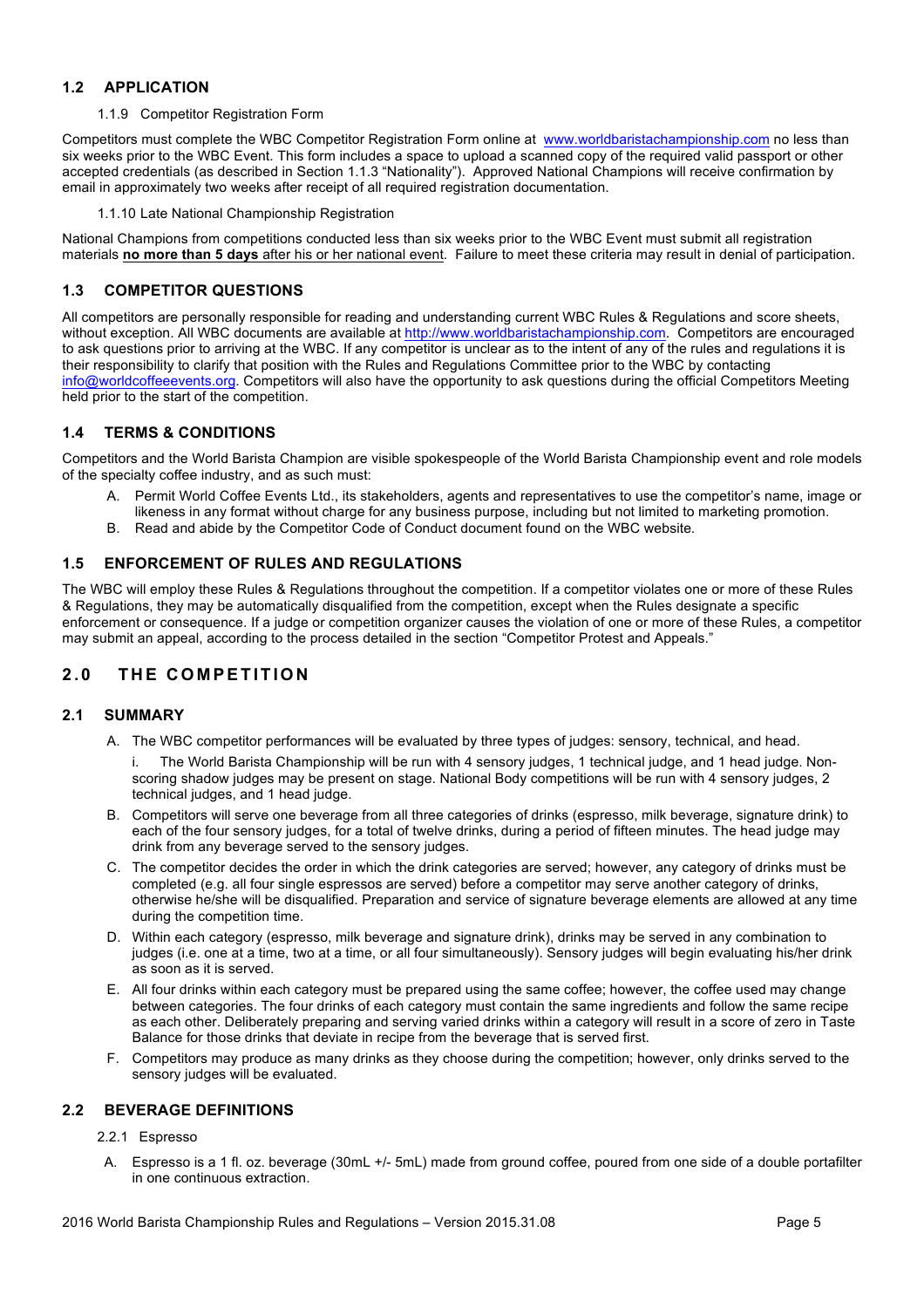- B. Coffee is the accumulation of roasted product of the seed of the fruit of a plant of the genus *Coffea*.
- C. Coffee may not have any additives, flavorings, colorings, perfumes, aromatic substances, liquids, powders, etc. of any kind added at any point between the time the coffee is picked (as cherry) to when it is extracted into beverage. Substances utilized during growing, cultivation, and primary processing of the coffee are permitted (fertilizers, etc.).
- D. Whole bean coffee may be a blend, single-region, single-country, single-farm, etc.
- E. All judges must be served a full espresso. If the shot does not comply with the espresso definition, then taste and/or tactile scores will reflect the resulting sensory experience. Espresso may be prepared with various amounts of coffee.
- F. Espresso will be brewed at a temperature between 90.5-96 degrees Celsius (195-205 degrees Fahrenheit).
- G. The espresso machine brewing pressure will be set between 8.5 and 9.5 bar
- H. Extraction times between two pairs of espresso extractions must be within a 3.0 second variance, otherwise a "no" will be given for "Extraction time." A 20-30 second extraction time is recommended, but not mandatory.
- I. Crema should be present when espresso is served, with no break in coverage.
- J. Espresso must be served in a 60 to 90mL vessel from which judges must be able to drink as required without any functional detriment to their ability to score accurately; this includes but is not exclusive to: vessel being too hot, unable to hold and drink from vessel safely, judges unable to execute espresso evaluation protocol. Otherwise a "no" will be given for "Functional and correct espresso vessel used."
- K. Espresso must be served to the judges with an appropriate spoon, napkin and unflavored water, otherwise the competitor will receive a reduced score in "Attention to detail."
- L. Nothing other than ground coffee and water may be placed in the portafilters, otherwise the espresso will receive zero points on all scores available on the technical and sensory score sheets in the espresso category.

#### 2.2.2 Milk Beverage

- A. A milk beverage is a combination of (1) single shot of espresso (per the definition of espresso in 2.2.1 A-K) and steamed cow's milk that should produce a harmonious balance of rich, sweet milk and espresso and is less than 240ml in volume.
- B. Milk beverages may be served with latte art or with a central circle of white milk. Latte art expression may take any pattern the competitor chooses.
- C. Milk beverages must be served in a vessel from which judges must be able to drink as required without any functional detriment to their ability to score accurately; this includes but is not exclusive to: vessel being too hot, unable to hold and drink from vessel safely. Otherwise a "no" will be given for "Functional vessel used."
- D. Additional toppings, including but not limited to sugar, spices or powdered flavorings are not allowed. If used, the competitor will receive zero points in the "Taste balance" category.
- E. Milk Beverages must be served to the judges with a napkin and unflavored water, otherwise the competitor will receive a reduced score in "Attention to detail."
- F. Nothing other than ground coffee and water may be placed in the portafilters, otherwise the milk beverage will receive zero points on all scores available on the technical and sensory score sheets in the milk beverage category.

#### 2.2.3 Signature Beverage

- A. A signature beverage demonstrates a competitor's creativity and skill to create an appealing and individual espressofocused beverage.
- B. The signature beverage should be a liquid beverage; the judges must be able to drink it. Food may accompany the beverage, but only the beverage item will be evaluated by sensory judges.
- C. Each of the four signature beverages must contain a minimum of one espresso shot (per the definition of espresso in 2.2.1 A-K), otherwise the competitor will receive a score of zero points for "Taste balance" on the sensory score sheets in the signature beverage category for that corresponding beverage.
- D. Espresso used in the signature beverage must be prepared during the competitor's performance time, otherwise the signature beverage will receive a score of zero for "Taste balance" on the sensory score sheets in the signature beverage category.
- E. A predominant taste of espresso must be present, otherwise the "Taste balance" score will reflect the resulting sensory experience.
- F. The signature beverage may be served at any consumable temperature.
- G. Any ingredients may be used in the signature beverage preparation except alcohol, alcohol extracts or by-products, controlled or illegal substances. If these substances are found in the beverage, competitors will receive zero points in all categories available on the sensory score sheets in the signature beverage category.
- H. All ingredients must be disclosed upon request. Competitors must bring the original packaging of all ingredients used in his/her signature beverage for inspection by judges to verify ingredients. If the competitor does not provide original packaging when asked, the signature beverage will receive zero points in all categories available on the sensory score sheets in the signature beverage category.
- I. Signature beverage ingredients should be prepared and assembled on-site during the competition time. The preparation of a signature beverage is captured in the "Well explained, introduced, and prepared" category on the sensory score sheet. Preparation in advance of the competition time is necessary for certain ingredients (i.e. a 24 hour infusion) and is accepted.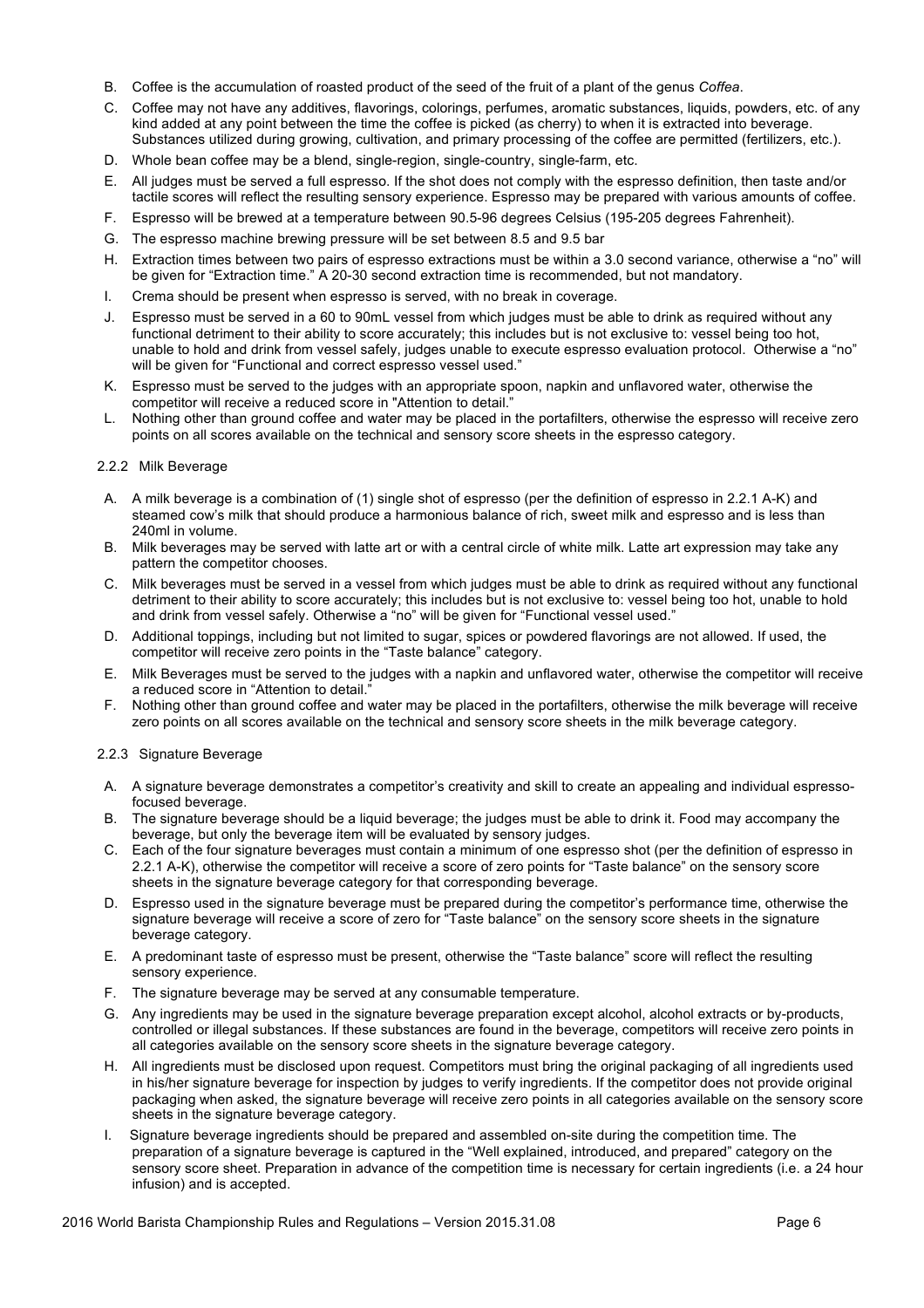J. Nothing other than ground coffee and water may be placed in the portafilters, otherwise the signature beverage will receive zero points in all categories available on the technical and sensory score sheets in the signature beverage category.

# **3.0 COMPETITION PROCEDUR E**

# **3.1 SUMMARY**

- A. The competition space will consist of a stage with three competition stations, numbered 1, 2, and 3.
- B. Each competitor will be assigned a start time and station number.
- C. Each competitor will be given 45 minutes at their assigned station, made up of the following segments:
	- i. 15 minutes Preparation Time
	- ii. 15 minutes Competition/Performance Time
	- iii.15 minutes Clean-Up Time
- D. The competition flow will follow the process outlined in the following chart.

| Station No. 1           | Station No. 2           | Station No. 3              |
|-------------------------|-------------------------|----------------------------|
| 1 <sup>st</sup> Barista |                         |                            |
| 15 min Preparation      | $2nd$ Barista           |                            |
| 15 min Competition      | 15 min Preparation      | $3^{\prime\prime}$ Barista |
| 15 min Clean-Up         | 15 min Competition      | 15 min Preparation         |
| $4th$ Barista           | 15 min Clean-Up         | 15 min Competition         |
| 15 min Preparation      | 5 <sup>th</sup> Barista | 15 min Clean-Up            |
| 15 min Competition      | 15 min Preparation      | 6 <sup>th</sup> Barista    |
| 15 min Clean-Up         | 15 min Competition      | 15 min Preparation         |
|                         | 15 min Clean-Up         | 15 min Competition         |
|                         |                         | 15 min Clean-Up            |

- E. The competition will consist of three competition rounds: Round One (all competitors), Semi-Finals (12 competitors) and Finals (6 competitors), with the top scoring competitors continuing on to the following round.
- F. The WBC may, at its discretion, schedule more than one competition round in a single day (i.e. Semi-Finals and Finals may be held on the same day). At the end of Round One, the competitors with the twelve highest scores will advance to the semi-finals round. At the end of the Semi-Finals round, the competitors with the six highest scores will advance to the Finals. The competitor's scores from each round will not carry over to the next round. Competitors will not receive their score sheets for review until they have finished advancing in the competition.
- G. At the conclusion of the first round, there will be a ceremony where semi-finalists are announced and all competitors will be acknowledged. All competitors are required to attend this ceremony. The twelve semi-finalists will be announced in no particular order and will not be informed of their Round One scores. After the finals there will be an awards ceremony where finalists will be awarded sixth through first place.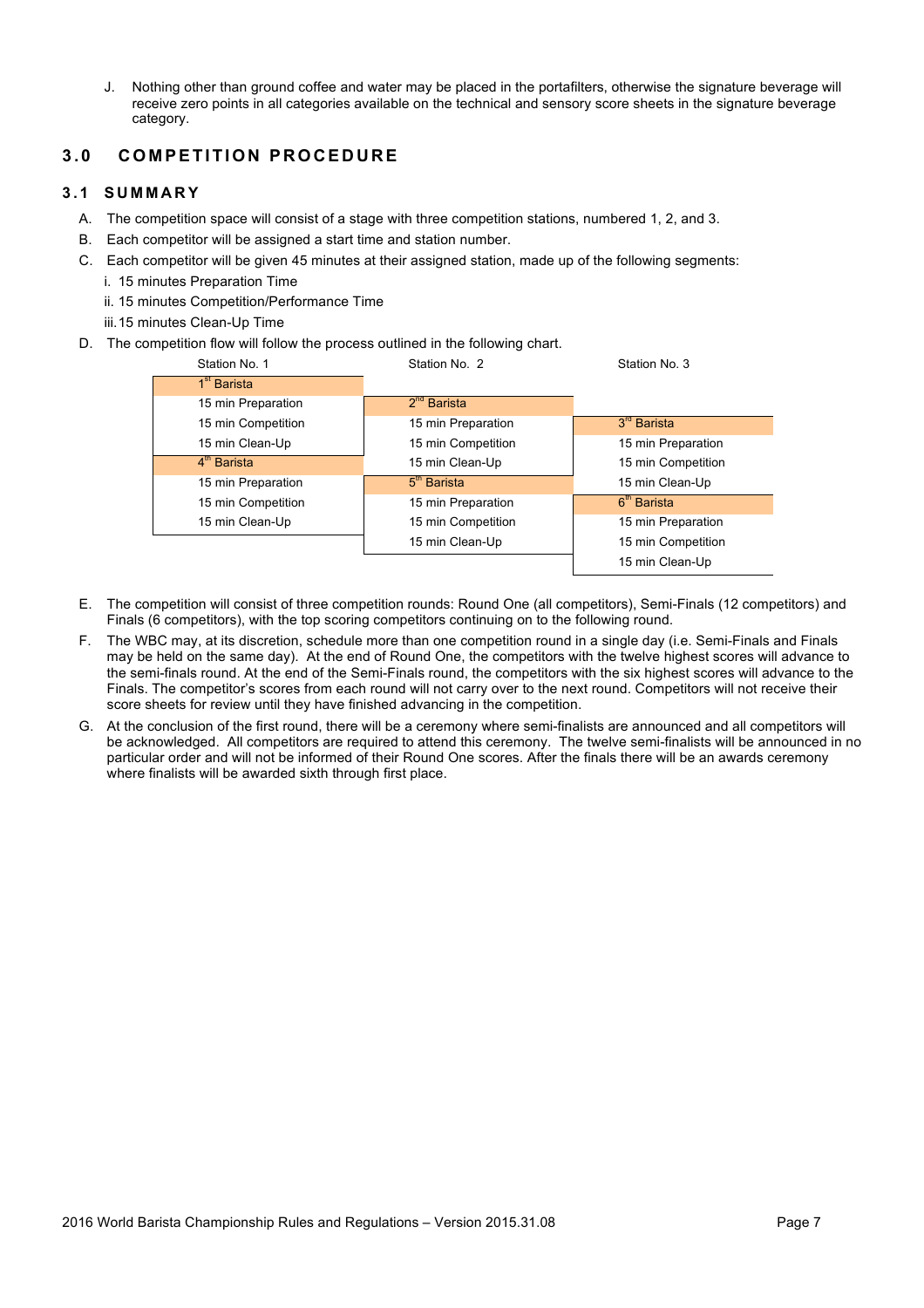# **3.2 OVERVIEW OF THE COMPETITION AREA**

3.2.1 Station Placement



Individual stations must be organized as shown in Figure 1, however the three stations may be placed in a way that will best suit the space and constraints of the competition venue keeping in mind the ease of use, the route from the barista's preparation area to the stations, the vantage points for the spectators, and any camera positions that may be present. These are the table sizes that will be used by the WCE; National Bodies should use tables as close to these sizes as possible.

# **4.0 MACHINERY, ACCESSORIES & RAW MATERIALS**

## **4.1 ESPRESSO MACHINE**

Competitors may only use the espresso machine supplied for the WBC by the official WBC espresso machine sponsor, No other machines may be used on stage.

The WBC-provided espresso machine has a fixed technical configuration and cannot be altered by the competitors. The espresso machine will be calibrated to the following specifications: The temperature will be set between 90.5-96 degrees Celsius (195-205 degrees Fahrenheit), and the pump pressure set between 8.5 and 9.5 bar.

## **4.2 NO LIQUIDS OR INGREDIENTS ON MACHINE**

No liquids or ingredients of any kind may be placed or poured on top of the espresso machine (i.e. no water in cups, no pouring or mixing liquids or ingredients, no warming ingredients). If a competitor places or pours liquid or ingredients on top of the machine, he/she will receive zero points for the Station Management category on the technical score sheet.

# **4.3 DISQUALIFICATION**

Competitors may not change, adjust or replace any element, setting, or component of the espresso machine. Any changes or adjustments made may be grounds for disqualification (i.e. the portafilters, insert baskets, temperature, pressure, steam wand tips, etc.). Any damage to the competition equipment due to misuse or abuse is grounds for disqualification at the discretion of the presiding head judge.

# **4.4 GRINDER**

WBC Competitors must use one of two specified grinder models from the official WBC Grinder Sponsor, Mahlkönig, to prepare the espresso for each course in their competition routine. The WCE certified grinders are the Mahlkönig K30 Vario Air and the EK43. Both models will be provided for use on-site. Grinders that are provided on-site have a fixed technical configuration including the hopper and cannot be opened/altered internally by the competitors. Competitors may adjust the grind particle size and dose from the external controls. The provided grinders will be calibrated to the same specifications for each competitor. The use of a competitor's own grinder is allowed, as long as the grinder model is identical to one of the two acceptable Mahlkönig models. Not following this rule is grounds for disqualification. National Bodies are not obligated to require competitors to use a provided grinder.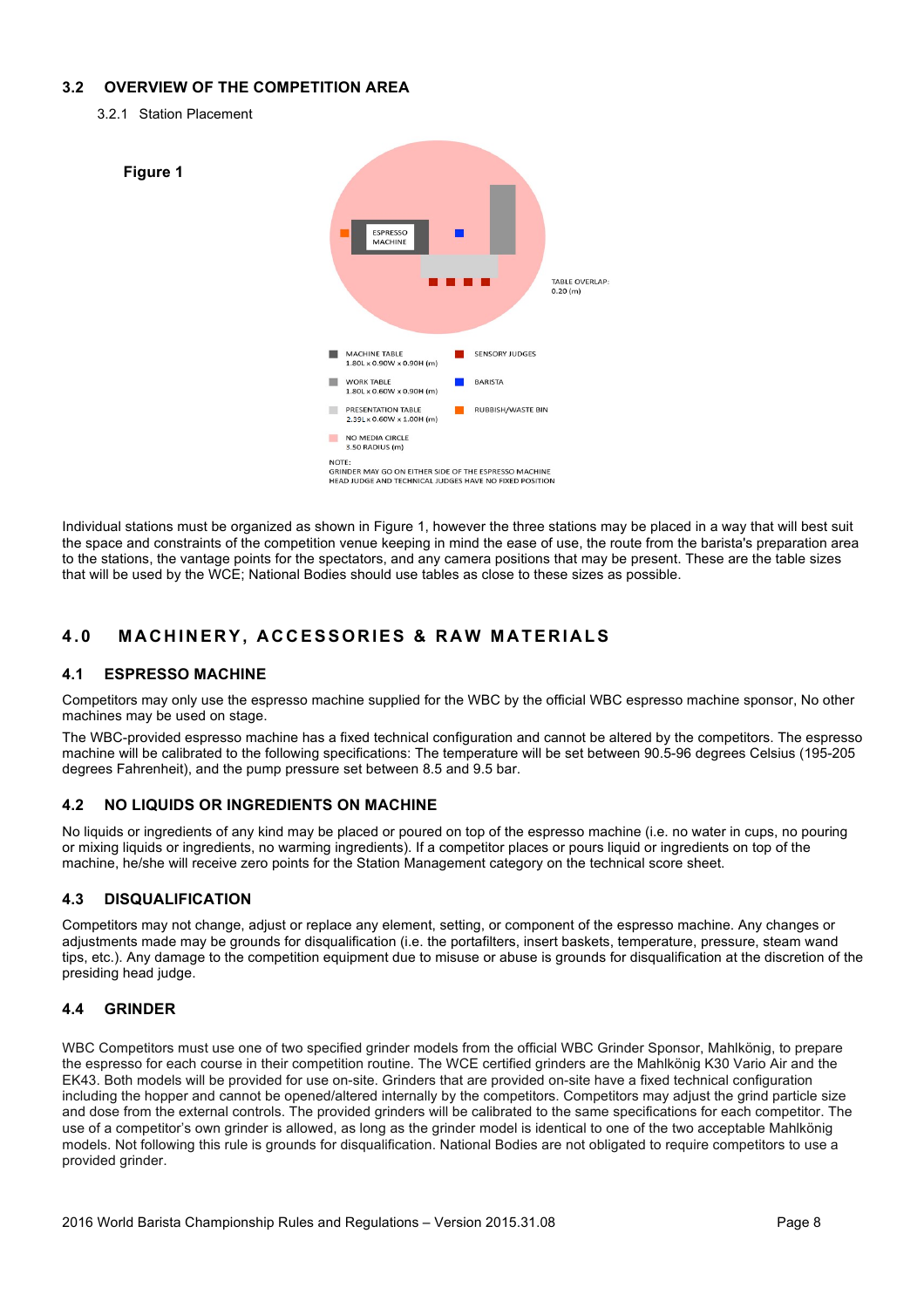Competitors may not use more than two grinders for espresso preparation during their performance, otherwise the competitor will receive zero (0) points in Station Management on the Technical Score Sheet.

# **4.5 ADDITIONAL ELECTRICAL EQUIPMENT**

In addition to the provided grinder(s) competitors may use up to two additional pieces of electrical equipment during their performance. Competitors must notify the WBC event organizer prior to arriving at the WBC of any electrical equipment they are bringing (i.e. hot plate, hand mixer, etc.), otherwise the competitor is at risk of their equipment not being allowed in their performance. Competitors are responsible for ensuring their electrical equipment can operate in the country where the WBC is held and for any adapters or converters necessary for operation of the equipment. WBC will not provide electrical adapters or converters.

## **4.6 PROVIDED EQUIPMENT & SUPPLIES**

Each competitor station will be equipped with the following: Machine Table (for espresso machine, grinder and blender) L: 1,80m W: 0,90m H: 0,90m; Work Table (for trays, glassware and additional accessories) L: 1,80m W: 0,60m H: 0,90m; Presentation Table (Judges' table) L: 2.39m W: 0,60m H: 1,00m; Espresso Machine; Grinder; Blender; Knock Box; Whole Milk; Trash Can; Waiter's Cart (for use during preparation and clean-up time.)

## **4.7 RECOMMENDED EQUIPMENT & SUPPLIES**

Competitors are required to bring all additional necessary supplies for their presentation; otherwise the competitor is at risk of not having enough equipment to complete their presentation. Competitors should make allowances for breakage during travel and/or during the competition. Competitors are responsible for and in charge of their own equipment and accessories while at the competition. The WBC, volunteers and event staff are not responsible for the safety of items left in the competitors' preparation room or competition area.

The list of supplies the competitor may bring includes the following:

- Coffee (for practice and the competition)
- Additional Electrical Equipment (maximum two items)
- Tamper
- Shot glasses
- Steaming pitchers
- Milk (option to use WBC-provided milk)
- Cups and saucers as needed
- Spoons
- Any specific utensils required
- All equipment/accessories required for the Signature Beverage
- Napkins
- Water glasses (for four sensory judges)
- Water (for four sensory judges)
- Bar towels/clean cloths (for practice and the competition)
- Cleaning supplies (counter brush, grinder brush, etc.)
- Tray(s) (for serving drinks to the judges)
- All accessories for judges presentation table
- Waiter's cart (option to use WBC-provided cart)

# **5.0 COMPETITOR INSTRUCTIONS PRIOR TO PREPARA TION TIME**

## **5.1 COMPETITORS' ORIENTATION MEETING**

Prior to the start of the WBC Event, a Competitors' Orientation Meeting will take place. This meeting is mandatory for all competitors. During this meeting, the WBC stage manager and presiding head judges will make announcements, explain the competition flow, review the competition schedule, lead a tour of the stage and back stage areas. This will be an opportunity for competitors to ask questions and/or voice concerns to the WBC stage manager and/or presiding head judges. If a competitor has not made advance plans with the WCE event organizer and does not attend the orientation meeting, they are subject to disqualification by the presiding head judges.

5.1.1 Grinder and Additional Electrical Equipment

If a competitor has brought additional electrical equipment, or if a competitor plans to use one of the provided grinders, the competitor needs to inform the WBC stage manager prior to the start of competition (see 5.6.1 for additional info).

## **5.2 PREPARATION PRACTICE ROOM**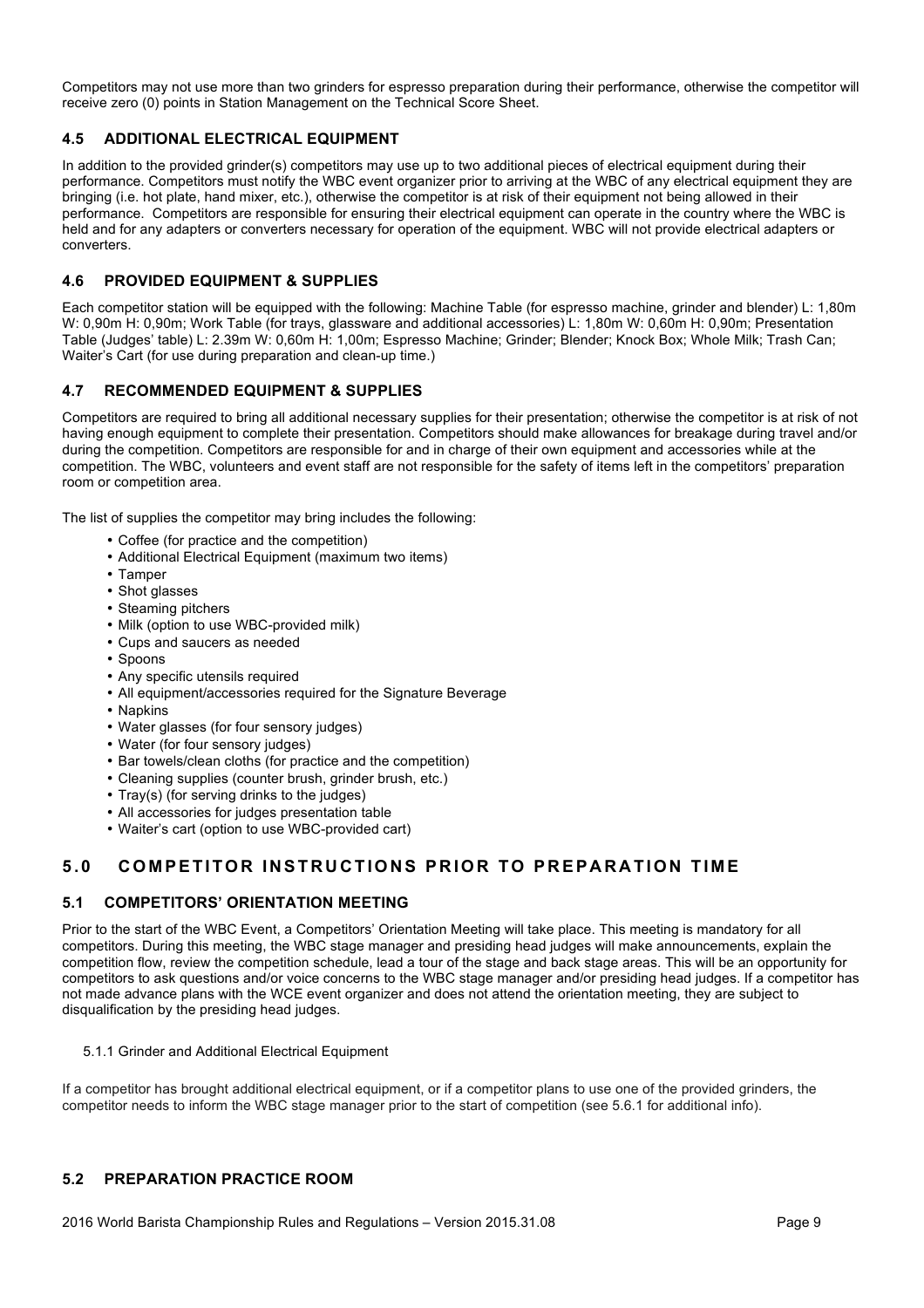There will be a staging area designated as the competitors' preparation/practice room. This area will be reserved for the competitors, volunteers and any WBC officials. WBC judges, press/media, competitor's family members and supporters may not be present in this area without consent from the WCE event organizer. Competitors will be able to store their equipment, accessories, ingredients, etc. in this room at his or her own risk. Refrigerators and freezers will be provided for any ingredients that need to stay cold or frozen. This room will also include a dishwashing station for competitors to use to wash glass and barware. Competitors are responsible for cleaning their own dishes and glassware, and keeping track of these items. Runners and event staff are not responsible for breakage or loss of dishes or competitor items.

# **5.3 PRACTICE TIME**

The preparation/practice room will have 3 three-group espresso machines and grinders identical to the competition equipment on stage. Each competitor may have one hour of scheduled practice time. Practice times will be scheduled based on competition time (i.e. the first scheduled competitors will have the earliest scheduled practice times). Competitors will be emailed a practice schedule prior to the WBC Event. If a competitor is unable to attend his/her assigned practice time, he/she is responsible for switching with another competitor or finding an alternate time. The WBC does not guarantee access to practice space outside of assigned practice time.

## **5.4 COMPETITION MUSIC**

Competitors may bring music on one CD to be played during his/her competition time. Music may not contain profanity, otherwise the competitor's score on "Presentation: professionalism" may be penalized on all Sensory Score Sheets. Competitors must mark the CD case clearly with his/her name. It is the competitor's responsibility to give the WBC stage manager or Audio Visual staff his/her CD prior to the start of the competition. It is also the competitor's responsibility to retrieve the CD from the WBC stage manager or Audio Visual staff after the competition. CDs that are not retrieved will be discarded after the competition.

## **5.5 BE ON TIME**

Competitors should be in the preparation/practice room a minimum of 30 minutes prior to his/her scheduled 15 minutes of Preparation Time. Any competitor who is not standing by and ready to begin immediately at the start of his/her 15 minutes of preparation time may be disqualified.

## **5.6 STATION SET-UP**

The head runner will be responsible for ensuring that each competitor's station is set as the competitor has requested prior to his/her preparation time (i.e. the head runner will make sure each competitor's grinder(s), blender and/or other electrical equipment are placed to the right or the left of the espresso machine per the competitor's request).

5.6.1 Station Set-Up—Grinder and Additional Electrical Equipment

If a competitor has brought additional electrical equipment or if a competitor plans to use one of the provided grinders, the competitor needs to inform the WBC stage manager prior to the start of competition. The head runner will contact the competitor prior to the start of his/her 15 minutes of Preparation Time. If the competitor would like to help the head runner take his/her additional electrical equipment to the station, this will be allowed; however, once the item(s) is in place and plugged in, the competitor will not be allowed to touch the item(s) and must leave the stage immediately. Please note: no coffee beans may be placed in the hopper whether attached to the grinder or being brought out separately, until the competitor's preparation time has began.

## **5.7 SUPPORTERS/ASSISTANTS NOT ALLOWED ON STAGE**

No one other than the competitor, his or her designated interpreter (as required) and WBC authorized personnel are allowed onstage during the allotted preparation, performance and clean-up time. Failure to comply may result in disqualification.

## **5.8 INTERPRETERS**

Competitors may bring their own interpreter. When speaking to the competitor the interpreter is only allowed to translate what the emcee or head judge has said. When a competitor speaks, the interpreter is only allowed to translate exactly what the competitor has said. No additional competition time will be allotted with the use of an interpreter. It is the competitor and coaches responsibility to read the interpreters best practice document that is provided by WBC event organizer or available from www.worldbaristachampionship.org. Competitor and coach will be required to sign a statement confirming that they have read and understand what is required at the orientation meeting prior to the competition.

## **5.9 WHEEL SUPPLIES ON STAGE**

A waiter's cart will be available for the competitors to transport his/her items to and from the competition area. Prior to the competitor's preparation time, he or she will load the cart with the supplies and glassware needed for competition. Each competitor will be assigned a station runner who will assist the competitor as he/she wheels the waiter's cart from the preparation area to his/her assigned station. Only the assigned station runner will be allowed to assist the competitor on stage with the cart. Once onstage, the assigned station runner will ask the competitor if the station is set to his/her specifications; if the competitor says "yes" the station runner will leave the stage; if the competitor says "no" the competitor will say what additional changes need to be made. The station runner and the competitor are allowed to make these adjustments together per the competitor's request.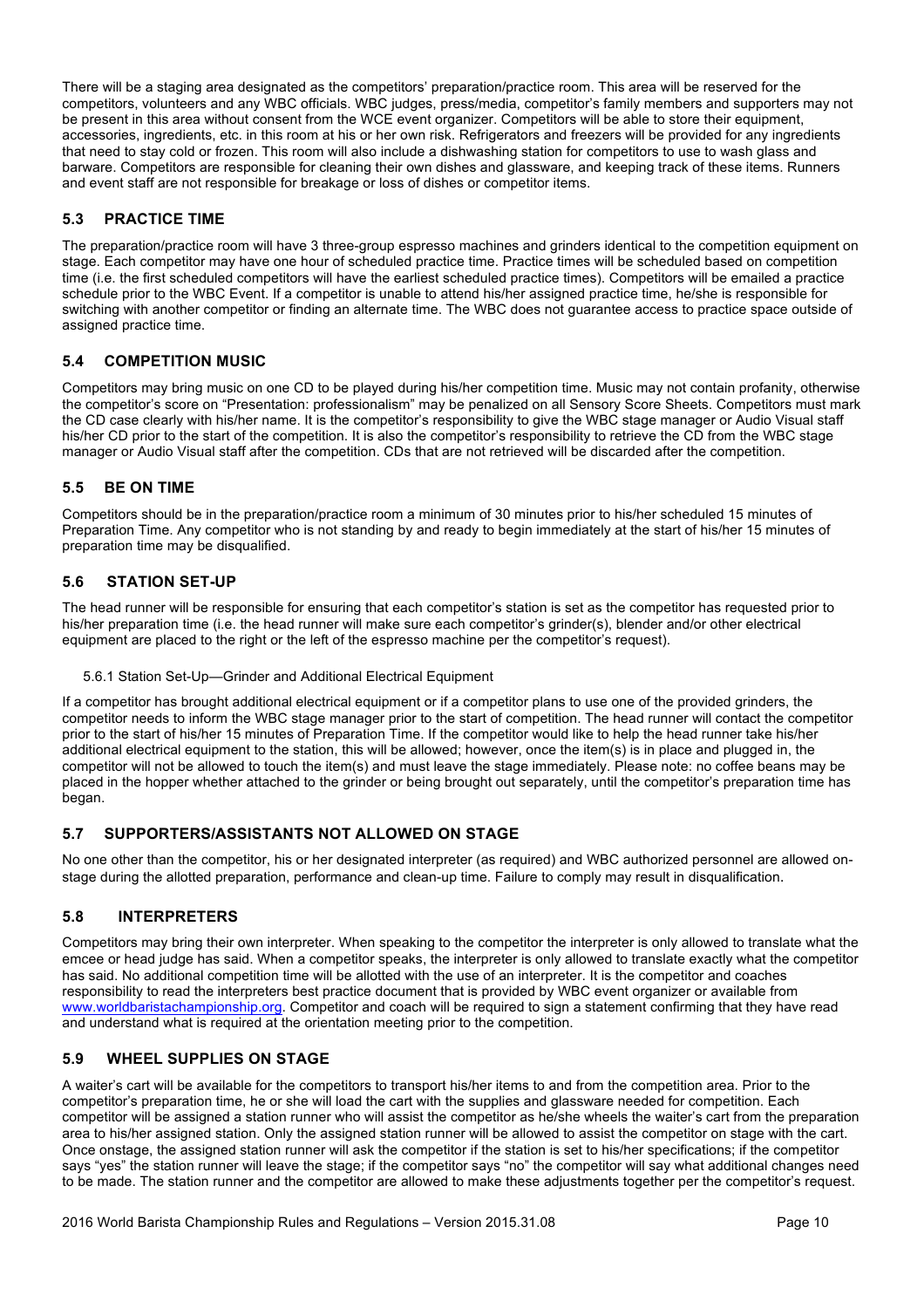Once the station set up meets the competitor's approval the station runner will introduce the competitor to the preparation timer and leave the stage.

# **6.0 PREPARATION TIME**

# **6.1 BEGIN PREPARATION TME**

Each competitor will have 15 minutes of preparation time. Once the prior competitor begins his or her performance, the next scheduled competitor may begin his/her 15 minute preparation time upon advisement from the WBC stage manager and/or the designated timekeeper. Competition and preparation timekeepers are optional at the discretion of the stage manager provided that one independent method of timekeeping is available. Throughout the Rules and Regulations, the instructions for the competition and preparation timekeepers only apply if they are being utilized by the stage manager.

Once the competitor has arrived at his/her assigned station and agreed that the station is set to his/her specifications, the official preparation timekeeper will ask the competitor if he/she is ready to begin. The competitor must press the start button on the remote control attached to the clock to begin his/her 15 minutes of preparation time before touching anything at his or her station. The designated timekeeper will begin a stopwatch the moment the competitor presses the start button on the remote control. If competitor's preparation time is ready to begin and the competitor is not ready, their time may be started at the discretion of Stage Manager, Competitors are responsible for ensuring that they are ready prior to the start of their preparation time.

## **6.2 CART**

Competitors are responsible for the loading and unloading of supplies on the provided waiter's cart. The preparation timer will remove the cart off stage at the end of the competitor's preparation time. The waiter's cart is not allowed on stage during the performance. Please note that if items are left on the cart after the competitor's preparation time has concluded, the competitor may not retrieve those items until his or her performance is underway. (See 8.2 "Forgotten Accessories")

# **6.3 JUDGES' PRESENTATION TABLE**

The judges' presentation table can be set during the competitor's preparation time. Water for the judges is allowed to be set on the judges' presentation table during the competitor's preparation time; however, the water should not be poured into glasses prior to the start of the competitor's performance, otherwise the competitor will receive zero points in the "Presentation: professionalism" category on all sensory score sheets. If a competitor does not wish to preset the judges' presentation table during his/her preparation time he/she can set the table at the start of his/her competition/performance time.

## **6.4 PRACTICE SHOTS**

Competitors are allowed and encouraged to pull practice shots during their preparation time. "Pucks" (also known as "cakes") may remain in the portafilters at the start of the competitor's competition time.

## **6.5 PRE-HEATED CUPS**

Cups can be preheated during the competitor's preparation time. However, no water may be present in cups at the start of the competitor's competition time. Liquids or ingredients must not be placed on top of the machine otherwise zero points will be awarded in "Station management."

# **6.6 END OF PREPARATION TIME**

Competitors may not exceed their allotted 15 minutes of preparation time. The timekeeper will give the competitor a 10 minute, 5 minute, 3 minute, 1 minute, and 30 second warning during his/her 15 minutes of preparation time. At 15 minutes, the official preparation timekeeper will indicate that time has expired and ask the competitor to step away from the station. Any competitor who fails to cease preparation within 15 minutes will be subject to penalties as shown in Section 7.10.

# **7.0 COMPETITION TIME**

## **7.1 INTRODUCTION BY THE MASTER OF CEREMONIES**

Immediately prior to beginning his or her presentation, the Master of Ceremonies (emcee) will introduce the competitor to the audience. Competitors are required to wear a wireless microphone during their performances; however, the microphone will only be on during the performance time.

## **7.2 INTERPRETER**

Each competitor may supply one interpreter of his or her choosing at his or her sole expense. During competition, the interpreter may only communicate between competitor and emcee and may not edit, embellish or otherwise change dialogue as it is translated. No additional competition time is permitted when using an interpreter.

## **7.3 BEGIN COMPETITION TIME**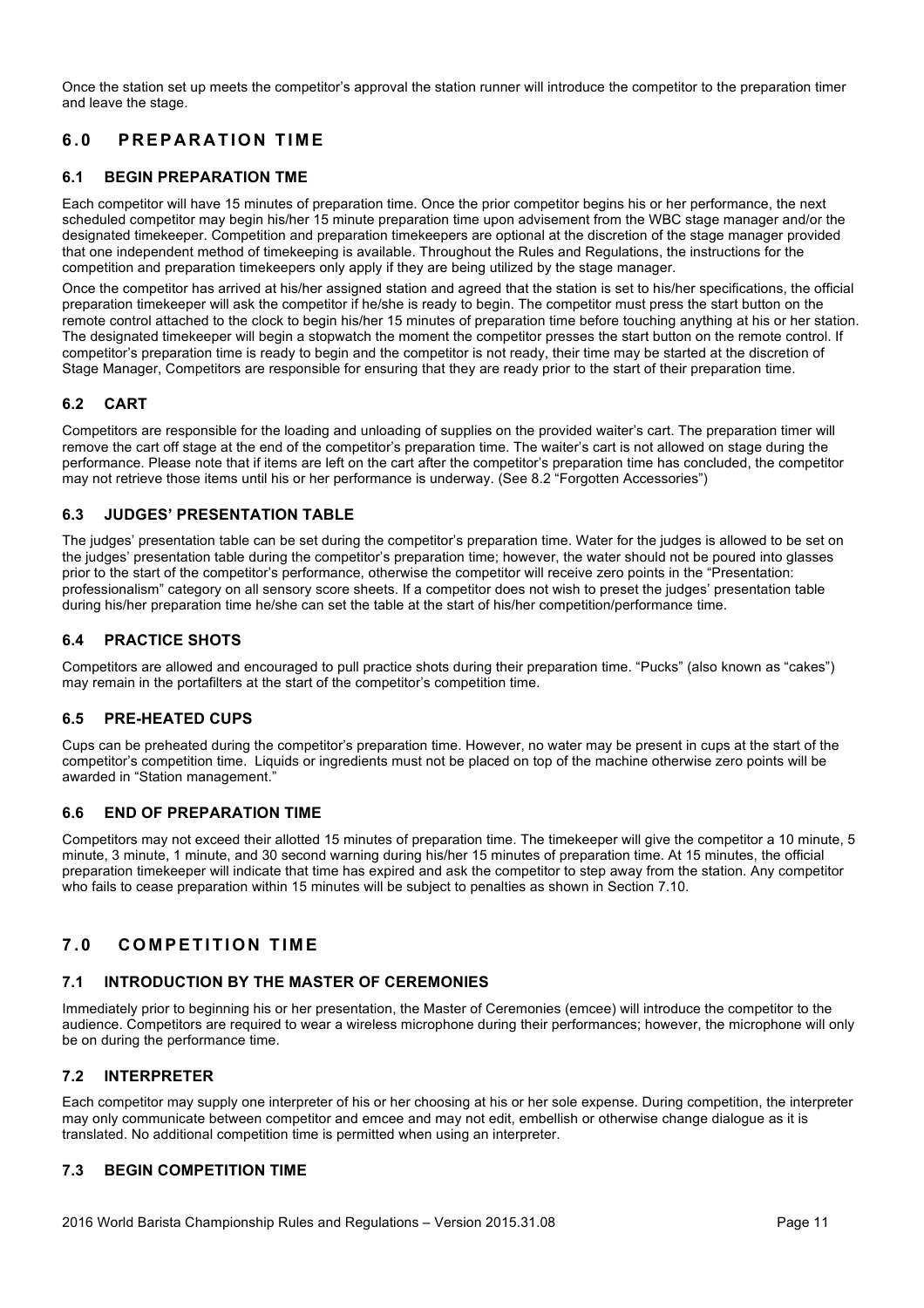The Master of Ceremonies will ask the competitor if he/she is ready to begin. Before introducing himself/herself to the judges, the competitor must start the official clock by pressing the button located on the remote control or by using a method instructed by the stage manager. The designated timekeeper will begin a stopwatch the moment the competitor start the official clock timer, to begin his/her 15 minutes of competition/performance time.

Tracking time elapsed during the 15 minute competition/performance time is the responsibility of the competitor, though he/she may ask for a time check at any point. The competition timekeeper will give the competitor a 10 minute, 5 minute, 3 minute, 1 minute, and 30 second warning during his/her 15 minutes of competition time. The timekeeper is required to vocalize these warnings in real-time and may interrupt a competitor while s/he is speaking.

If the clock malfunctions for any reason, competitors may not stop his/her performance. In the case that the clock has malfunctioned, the timekeeper's time is the official time for the competition. The competitor will receive the same warnings noted above.

# **7.4 COMPETITOR INTRODUCTION**

At the start of the competitor's performance, he/she will introduce him/herself to the four sensory judges and the head judge. The four sensory judges and head judge will be behind the judges' presentation table. The technical judge will stand towards one side of the station or behind the station and will take reasonable care to not interfere with the competitor. Shadow judges may be present on stage. Shadow judges will not inhibit the Competitor or stand in the Judges way; they should be positioned behind sensory judges or at the end of the Judges table. Shadow judges will not score a presentation. They are present simply to take notes on a Competitor's performance, which may be used for review by the judges in deliberation. Shadow judges are not mandatory.

# **7.5 SERVE REQUIRED BEVERAGES**

All drinks must be served at the judges' presentation table. Drinks not served at the judges' presentation will receive a score of "0" in Taste Balance and Flavor (where applicable).

## (See 2.0 THE COMPETITION and 2.1 BEVERAGE DEFINITIONS.)

Competitors are required to serve and/or provide unflavored water to the four sensory judges for each beverage course. Competitors can serve unflavored water to the judges at the start of the performance time, or when the first set of drinks are served and should fill water glasses as needed throughout the presentation.

# **7.6 RUNNERS CLEAR THE SERVED DRINKS**

After each set of drinks has been served to and evaluated by the judges, a runner will clear the drinks from the judges' presentation table at the direction of the head judge. Runners will remove cups, saucers and spoons used in the previous beverage course. If a competitor has special instructions for the runner he/she will need to explain these instructions to the WBC stage manager and the runner before the start of his/her competition time, otherwise the standard of cups, saucers and spoons will be removed. If instructions were not given to the WBC stage manager, and if the wares the competitor wants onstage were removed by the runner, retrieval of the wares is allowed in accordance with 8.2 Forgotten Accessories. The runner will make every reasonable effort to avoid impeding the competitor but it is the competitor's responsibility to navigate his/her station successfully.

# **7.7 STATION PERIMETERS**

Competitors may only utilize the work area provided by the WBC: the machine table, work table, and presentation table. The introduction of any other furniture and/or equipment that is placed directly on or over the competition area floor (i.e., a stand, table, dumbwaiter, bench, etc.) will result in automatic disqualification. Competitors may not utilize any space under any competition tables for storage, otherwise the competitor will receive zero points in the "Station management/Clean working area at end" section on the technical score sheet. The only exception to this is the allowance of a free-standing knockbox.

# **7.8 END COMPETITION TIME**

Competition time will be stopped when a competitor presses the stop button on the remote control attached to the clock or raises his/her hand and says "time", whichever time is earliest. If the competitor chooses to call "time" without pressing the stop button on the remote control, the competitor is responsible to make his or her signal loud and clear to the official timekeeper and head judge.

The competitor may choose to end his or her performance at any time. For example, competitors can stop the clock once his/her final drink is placed on the presentation table to be served to the judges or may choose to go back to their station to clean before stopping the clock. Only the time recorded by the competition scorekeeper or head judge will be used for scoring purposes.

Competitors are allowed up to 15 minutes for completion of his or her performance without penalty. There is no penalty or additional incentive to complete a performance in less than 15 minutes.

# **7.9 COMMUNICATION AFTER THE COMPETITION TIME**

Competitors may not talk to the judges once their performance has ended. Any communication provided to judges after the completion of a presentation will not be considered for scoring evaluation. Competitors may continue to talk to the Master of Ceremonies after the competition time has ended; however, the judges will not be impacted by the conversation or information given after the competition time.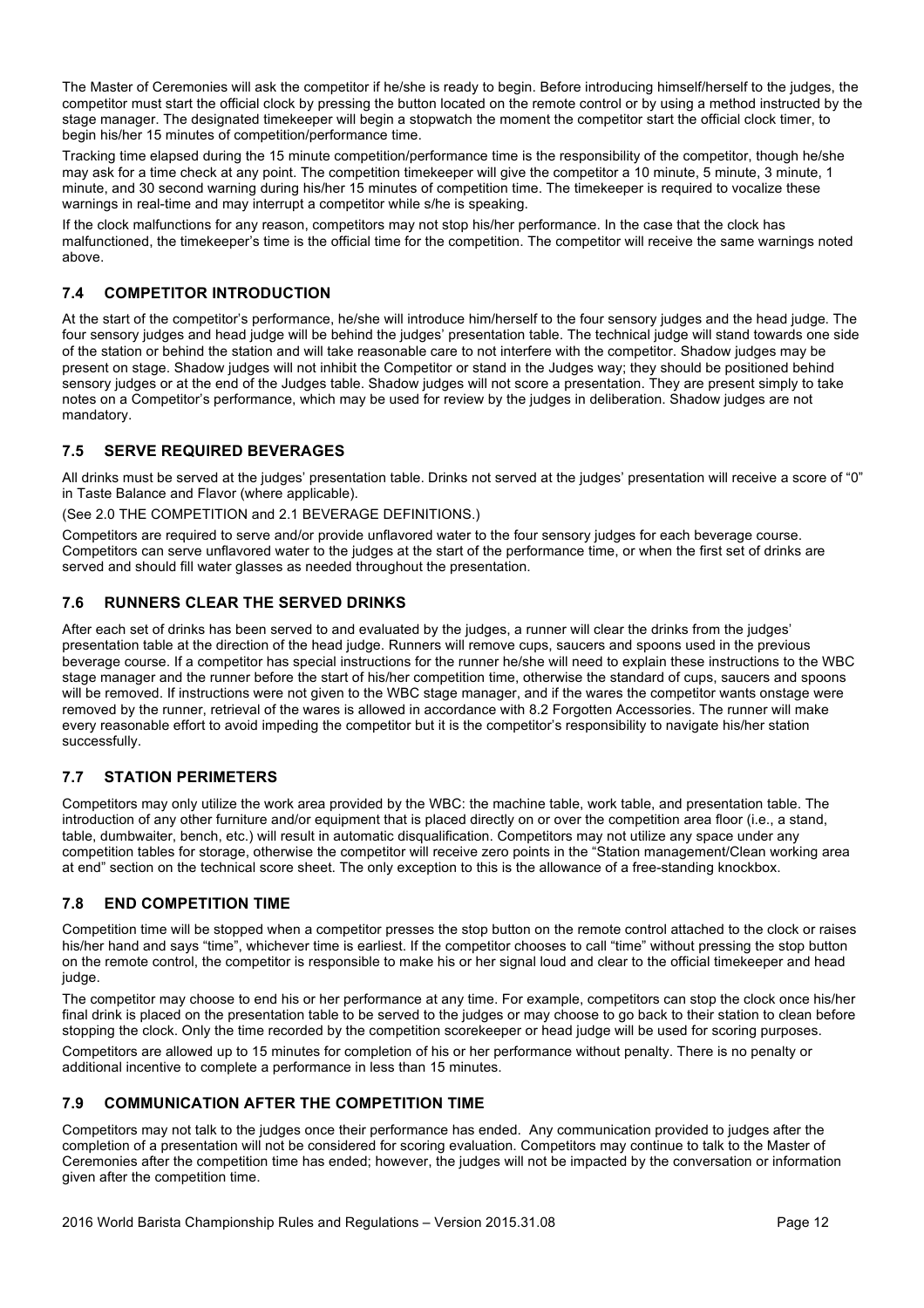# **7.10 TIME PENALTIES**

- A. If the competitor has not finished his/her preparation or presentation during the allotted 15 minute period, he/she is allowed to proceed until the preparation or presentation is completed.
- B. One point shall be deducted for every second over 15 minutes from the competitor's total score up to a maximum penalty of 60 points (1 minute).
- C. Any competitor whose preparation or performance period exceeds 16 minutes will be disqualified.

# **7.11 COACHING**

Instructions or 'coaching' may not be provided to a competitor during the time of his or her competition under penalty of disqualification. The WBC encourages audience participation and enthusiastic fan support that does not interfere with competition. (Please note: coaches, supporters, friends, or family members are not allowed on stage while the competition is in progress, otherwise the competitor is subject to disqualification by the presiding head judge.)

# **8.0 TECHNICAL ISSUES**

- A. A competitor may raise his or her hand and declare a "technical time out" in the event that he or she believes there is a technical problem with any of the following WBC-provided equipment:
	- i. The espresso machine (including power, steam pressure, control system malfunction, lack of water or drain malfunction)
	- ii. The grinder
	- iii. Any additional electrical equipment (excluding the competition clock)

iv. The audio visual equipment (such as the competitor's music or microphone)

Preparation or competition time will be paused by the stage manager (during preparation time) or for the head judge (during competition time). The official timekeeper will make note of time when "technical time out" is called. It is the competitor's responsibility to ensure the timekeeper is aware of making note of "technical time out" being called.

- B. If the event manager/head judge agrees there is a technical problem that can be easily resolved, they will decide the appropriate amount of time for the competitor to be credited. Once the technician has fixed the problem, the competitor's time will resume.
- C. If the technical problem cannot be solved in a timely manner, the event manager/head judge will make the decision whether or not the competitor should wait to continue his/her performance or stop the performance and start again at a reallocated time.
- D. If a competitor must stop his/her competition time, the competitor along with the head judge and event manager will reschedule the competitor to compete in full again at a later time.
- E. If it is determined that the technical issue is due to competitor error or the competitor's personal equipment, the head judge may determine that no additional time will be given to the competitor, and the preparation or competition time will resume without time being credited.
- F. No time credit will be issued for technical issues caused by improper use; therefore it is the responsibility of all competitors to understand and follow the correct use of all competition equipment.
- G. A technical time out for inconsistency or variation between group heads requiring adjustment may only be declared during preparation time.

## **8.1 OBSTRUCTIONS**

- A. If any individual, such as volunteers, judges, audience members, or photographers are of an obvious hindrance to a competitor, then the competitor will be given additional time at the discretion of the head judge.
- B. If the judges' presentation table has not been cleared within a reasonable amount of time after each set of drinks has been served, then the competitor will be credited time for the delay this error has caused at the discretion of the head judge.

## **8.2 FORGOTTEN ACCESSORIES**

- A. If a competitor has forgotten any of his/her equipment and/or accessories during his/her preparation time, the competitor may exit the stage to retrieve the missing items; however, his/her preparation time will not be paused.
- B. If a competitor has forgotten any of his/her equipment and/or accessories during his/her competition time, he/she must inform the head judge that they have forgotten an item(s) offstage and then retrieve the missing item(s) himself/herself. The competition time will not be paused.
- C. Nothing may be delivered by the runners, supporters, team members or the audience, otherwise the competitor is subject to disqualification by the presiding head judge.

# **9.0 CLEAN - UP TIME**

Once a competitor has completed his/her performance, he/she should begin cleaning up the station. A station runner will bring the waiters cart back out on stage for the competitor to load his/her supplies on. If a competitor brought his/her own electrical equipment, the station runner can help the competitor remove these items from the station. Competitors are expected to remove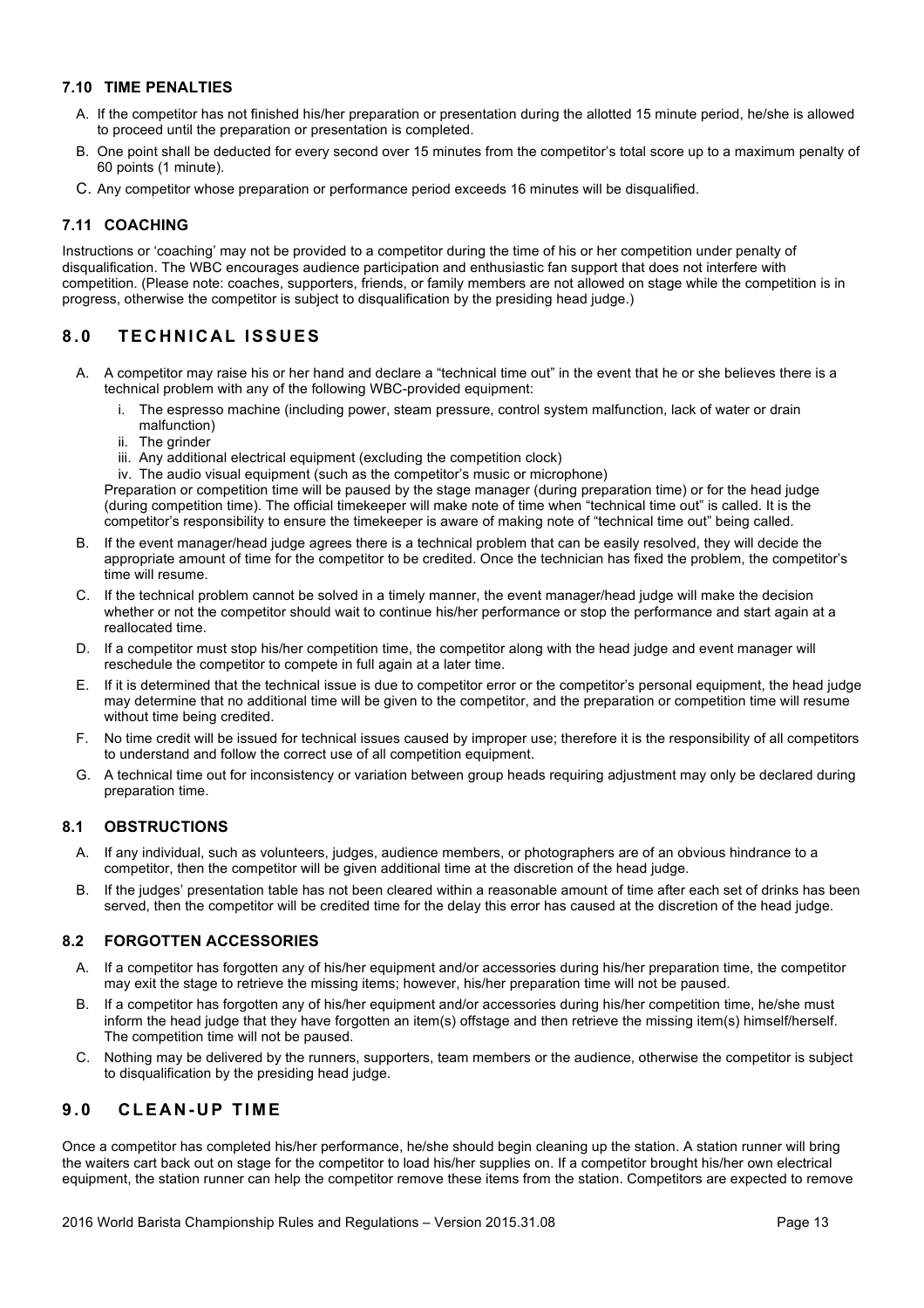all their personal equipment and supplies and thoroughly wipe down their station. The judges do not evaluate the clean-up time.

# **10.0 POST COMPETITION**

#### **10.1 SCOREKEEPING**

10.1.1 WBC Official Scorekeeping

The WBC official scorekeepers are responsible for adding all scores and for keeping all scores confidential.

#### 10.1.2 Competitor's Total Score

The competitor's total score will be tallied by adding the sum of the technical score sheet and all four sensory score sheets, then deducting any time penalty. Please note the head judge score sheet does not count towards the competitor's total score.

#### 10.1.3 Tie Scores

If there is a tie between two or more competitors, the official scorekeepers will total all the involved competitor's sensory espresso scores (Part I from all four sensory score sheets). The competitor with the highest sensory espresso score will win the tie and place above any other competitor with the same total competition score.

If the tied competitors have the same sensory espresso score then the higher placement will be awarded to the competitor with the higher total sensory milk beverage score (Part II from all four sensory score sheets).

If the tied competitors have the same sensory espresso and milk beverage scores then the higher placement will be awarded to the competitor with the higher "Total impression" score (Part V from all four sensory score sheets).

## **10.2 DEBRIEFING**

Following the awards ceremony, competitors will have an opportunity to review their score sheets with the judges.

- A. Competitors will not be allowed to keep his/her original score sheets.
- B. Following the WBC, the WBC event manager will e-mail competitors a copy of his/her score sheets.
- C. Please be aware that your score sheets may be made public after the completion of the WBC.

# **11.0 COMPETITOR PROTEST A ND APPEALS**

## **11.1 COMPETITOR RELATED ISSUES**

## 11.1.1 Protest

If a competitor has an issue or protest to make regarding the WBC during the competition, the competitor should contact the WBC event organizer. The event organizer will then determine whether the issue can be resolved on-site at the WBC, or whether the issue will require a written appeal following the WBC.

If the WBC event organizer decides that the issue and/or protest can be solved on-site at the WBC, the WBC event organizer will contact the involved party or parties to ensure fair representation. The competitor's issue and/or protest will be discussed and a decision will be made jointly, on-site by the WBC event organizer and the designated onsite representative of the WCE Competition Operations Committee. The WBC event organizer will inform the competitor of the decision.

#### 11.1.2 Appeal

If a competitor has a complaint that cannot be resolved on-site or the competitor wishes to appeal a decision made on-site, the WBC event manager will ask the competitor to submit his/her formal complaint and/or appeal in writing to the WCE Competitions Operations Committee. All decisions made by the WCE Competitions Operations Committee are final. The complaint and/or appeal letter must include the following:

- 1) Competitor name
- 2) Date
- 3) A clear and concise statement of the complaint
- 4) Date and time references (if applicable)
- 5) Competitor's comments and suggested solution
- 6) Party/Parties involved
- 7) Competitor's contact information

Any written complaints and/or appeals that do not include this information will not be considered. Competitors should submit his/her written complaint and/or appeal to the WBC event organizer via email to info@worldcoffeeevents.org within 24 hours of the offending incident or the decision given.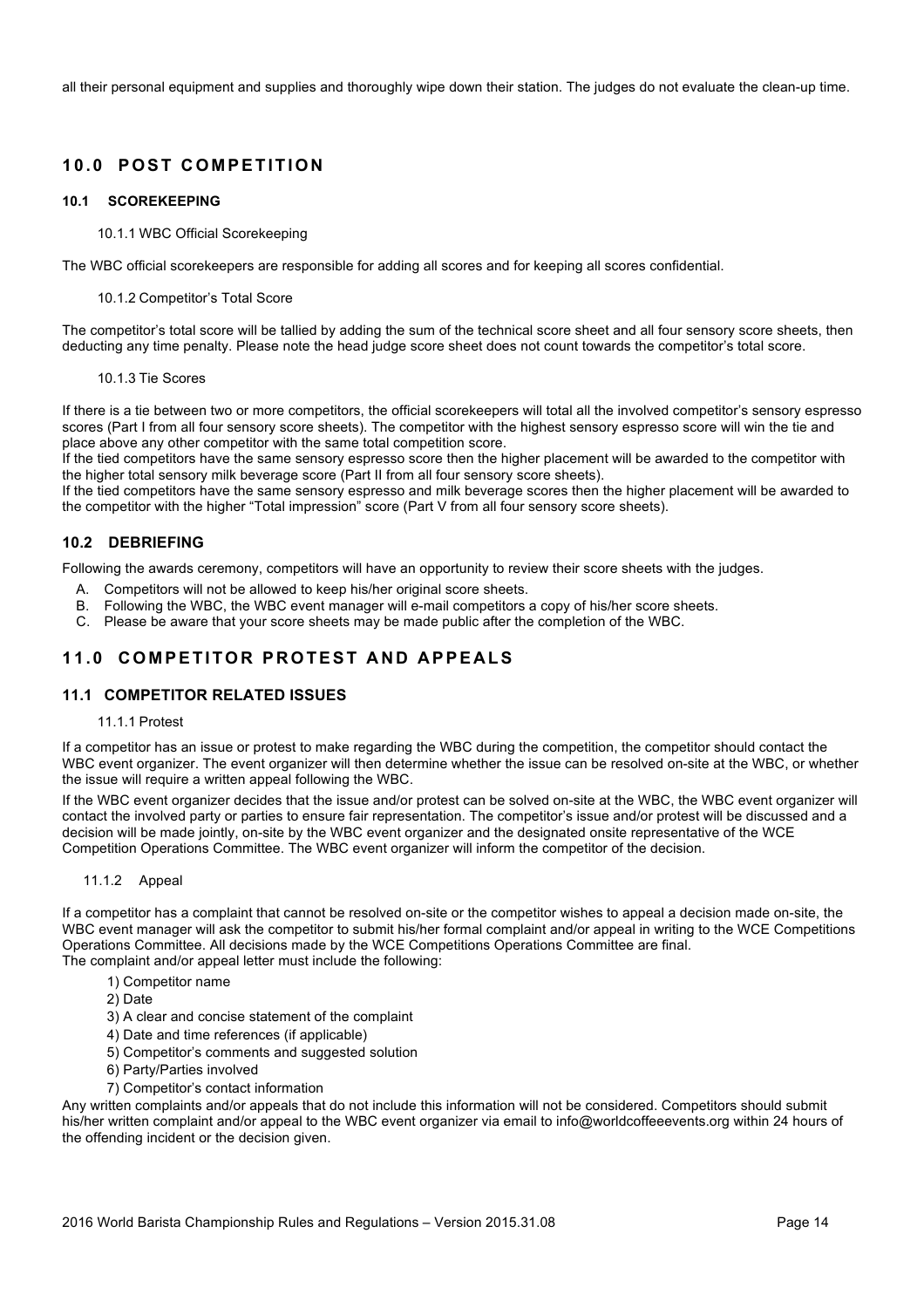#### 11.1.3 Appeals Reviewed by the WCE Advisory Board

The WCE Advisory Board will review written complaints and appeals within 30 days of receipt. The WCE Advisory Board Chair will contact the competitor in writing via email with the final decision.

## **11.2 JUDGE/JUDGING RELATED ISSUES UPON REVIEWING SCORE SHEETS**

#### 11.2.1 Protest

If a competitor objects to his/her scores given by one or more judges, the competitor can meet with their head judge during the competitor debriefing to explain his/her protest. The head judge and/or one or more representatives of the WCE Competitions Operations Committee will discuss the competitor's protest onsite with the judges who judged the competitor along with one or more representatives of the WCE Competition Operations Committee. They will make a decision on-site and a representative of the WCE Competition Operations Committee will inform the competitor of the decision.

#### 11.2.2 Appeal

If the competitor does not agree with the decision, he/she may appeal the decision in writing to the WCE Competitions Operations Committee. All decisions made by the WCE Competitions Operations Committee are final. The appeal letter must include the following:

1) Competitor name

- 2) Date
- 3) A clear and concise statement of the complaint
- 4) Date and time references (if applicable)
- 5) Competitor's comments and suggested solution
- 6) Party/Parties involved
- 7) Competitor's contact information

Any written protests/appeals that do not include this information will not be considered. Competitors should submit his/her written complaint or appeal to the WBC event organizer via email to info@worldcoffeeevents.org within 24 hours of the debriefing or the decision given.

11.2.3 Appeals Reviewed by the WCE Competitions Operations Committee.

The WCE Competitions Operations Committee.will review written complaints and appeals within 30 days of receipt. The WCE Competitions Operations Committee Chair will contact the competitor in writing via email with the final decision.

# **12.0 EVALUATION CRITERIA**

## **12.1 WHAT THE JUDGES ARE LOOKING FOR IN A BARISTA CHAMPION**

The judges are looking for a champion who:

- A. Has a mastery of technical skills, craftsmanship, communication skills and service skills and is passionate about the barista profession
- B. Has a broad understanding of coffee knowledge beyond the twelve drinks being served in the competition
- C. Prepares and serves high quality beverages; and
- D. May serve as a role model and a source of inspiration for others.

## **12.2 COMPETITION AREA**

The technical judge will evaluate the competition area for cleanliness at the beginning and end of the performance/competition time.

## **12.3 TASTE EVALUATION**

Points will be awarded for the taste of each individual drink (i.e. espresso, milk beverage, and the signature beverage.) Consideration will be given to raw materials used and style of the beverage. Competitors should strive for a harmonious balance of sweetness, acidity and bitterness. Competitors are advised to explain verbally to the judges why they chose their particular coffee, the basic roast profile, the espresso constituent structure, the major taste elements, the ingredients used in the signature beverage and the philosophy behind the drinks served.

#### **12.4 BEVERAGE PRESENTATION**

Points will be awarded based on the visual presentation of the drinks including cups, glasses and accessories. This includes elements such as cleanliness of cups and saucers (no spills or drips on cups), consistency of methodology, creativity, and style of presentation.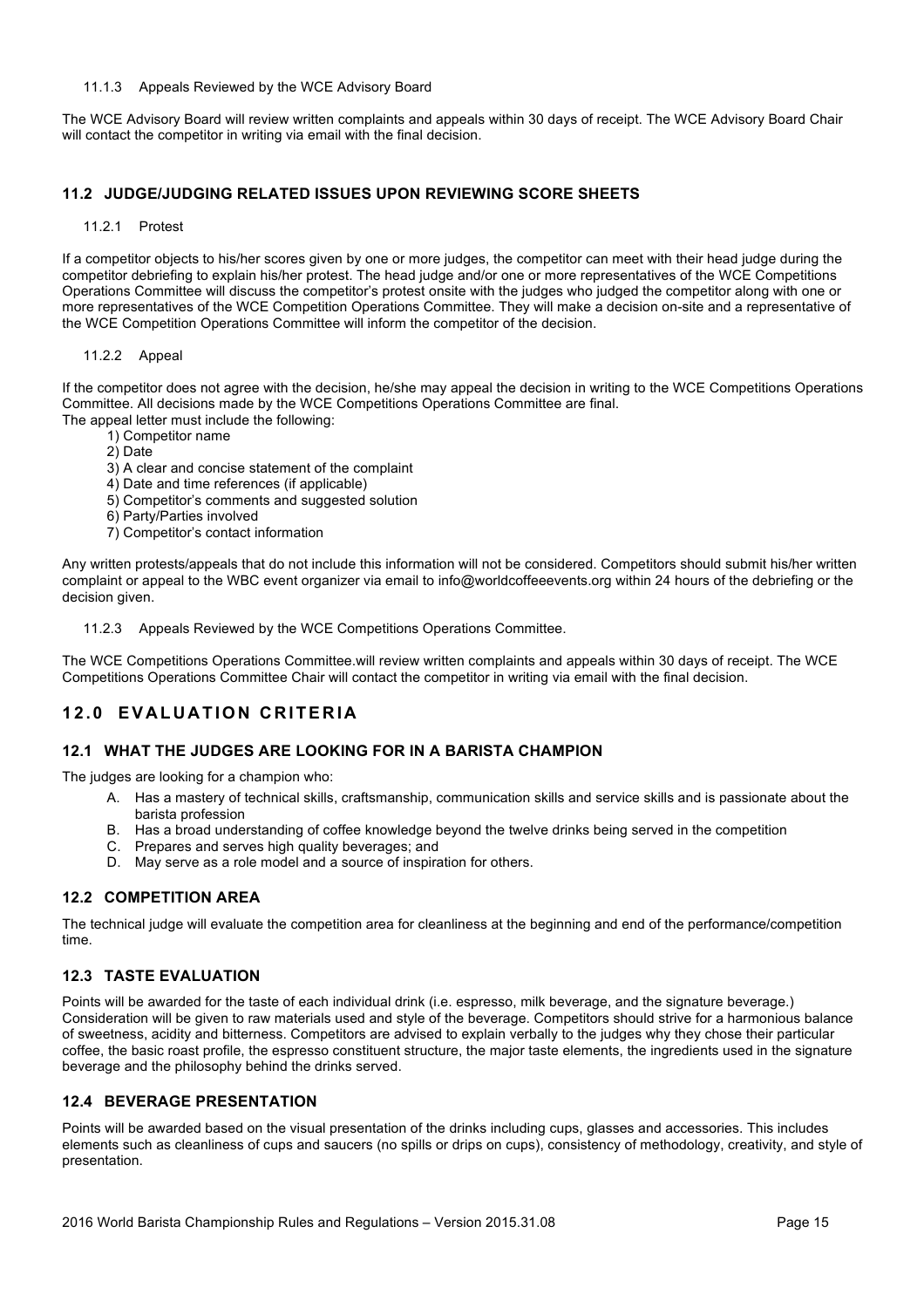## **12.5 TECHNICAL SKILLS**

Points will be awarded based on the competitor's technical knowledge and skill operating the espresso machine and grinder.

## **12.6 JUDGES TOTAL IMPRESSION**

Points will be awarded based on the judges' overall impression of the competitor, his/her skills, taste of drinks, and personal and beverage presentation.

# **13.0 TECHNICAL EVALUATION PROCEDURE**

Each competitor will be evaluated by a technical judge. The following is an explanation of the technical score sheet.

## **13.1 EVALUATION SCALE**

The evaluation scale is the same for both technical and sensory judges. There are two types of scores: the Yes/No Score, and the Zero to Six Score.

```
Yes = 1 No = 0
Unacceptable = 0 Acceptable = 1 Average = 2 Good = 3 Very Good = 4 Excellent = 5 Extraordinary = 6
```
Yes/No Score

The competitor receives one point for a score of Yes on this item, and zero points for a score of No.

Zero to Six Score

Some score sheet criteria is evaluated on a scale of zero to six, with zero being the lowest score and six being the highest. It is acceptable to use half point increments between 1.0 and 6.0, which are recorded using a decimal point, not a fraction. (For example, 1.5, 2.5, 3.5.) The lowest score with value is one. A score of 0.5 may not be used. A score of zero is used when some criteria is deemed totally unacceptable. Scores of zero and six require the approval of the head judge.

## **13.2 TECHNICAL SCORE SHEET – PART I**

#### **Part I - Station Evaluation At Start-Up**



Clean working area at start-up/Clean cloths

13.2.1 Clean working area at start-up/Clean cloths

- A. The cleanliness and organization of the competitor's work station (work table, prep table, top of machine) will be evaluated on a scale between 1 and 6. If the area is deemed messy, a "1" will be recorded.
- B. Verify the competitor's ability to organize the working area in a practical and efficient way.
- C. Over preparation should be marked down (i.e. milk in the pitchers, pre-poured water in the water glasses, etc.)
- D. A minimum of three clean cloths should be available when the performance time starts. The cloths must be clean and have a designated purpose (i.e. one for the steam wand, one for drying/cleaning baskets, one for bar clean up. A towel on the competitor's apron/person for one of these uses is included in this count.)
- E. The cups should be warming. The cups should be placed on the top of the espresso machine, unless the competitor is using his/her own device to warm the cups. There should be no water in the cups at the start of the competitor's competition time. If there is any water in the cups on top of the espresso machine at any time, the competitor will receive a score of zero for "Station management/Clean working area at end" on the technical score sheet.
- F. Competitors may have pucks (used coffee grounds) in the portafilters at the start of his/her competition time. This will not count against "Clean working area at start-up/Clean cloths."

# **13.3 TECHNICAL SKILLS ESPRESSO – PART II**

Please note the technical skills standards are the same for all 3 beverages. The technical score sheet is the same in Part II, III and IV.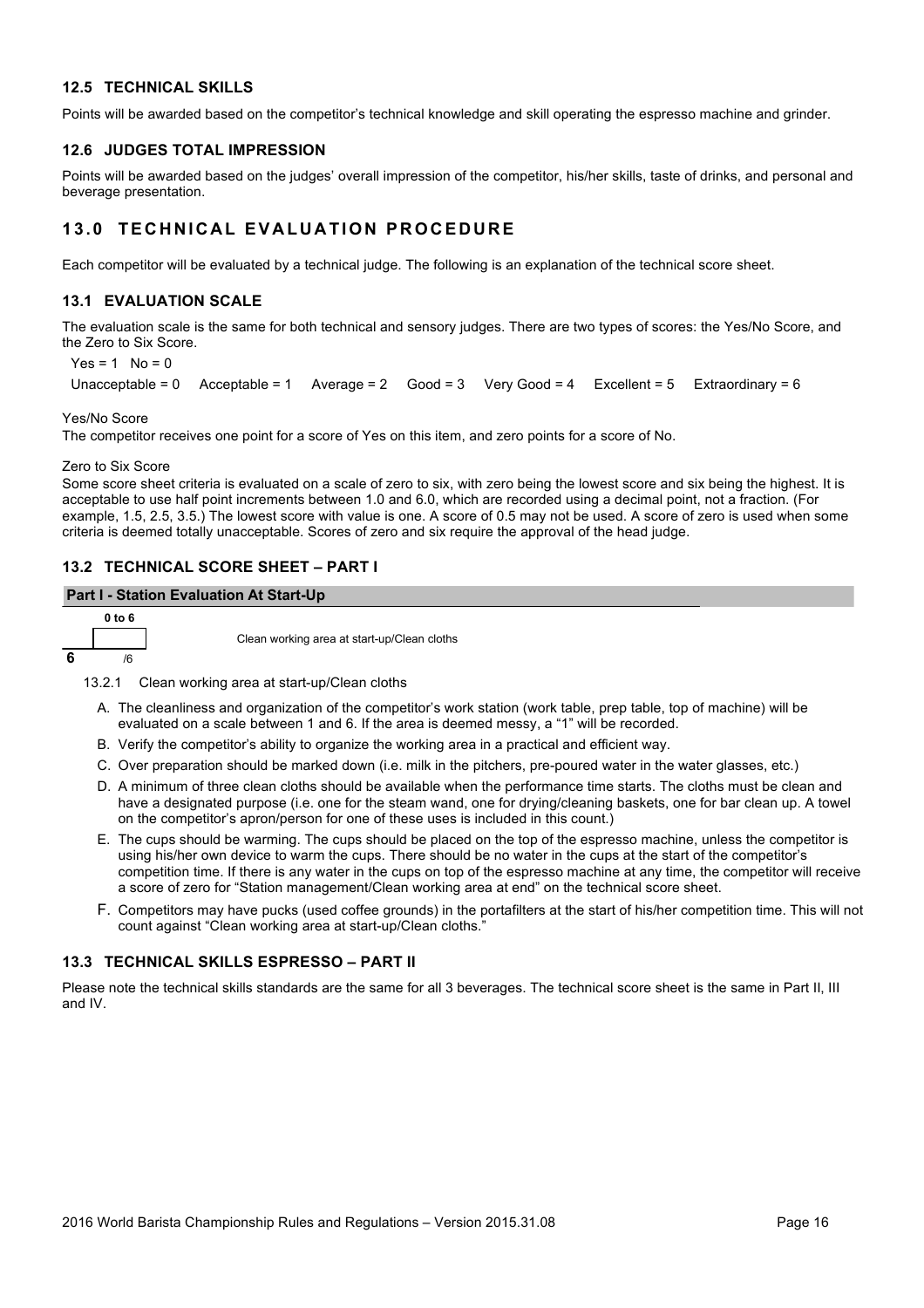

13.3.1 Flushes the group head

Flushing of the group head must occur in the time after removal of the portafilter and prior to each extraction. If the group head was flushed prior to the extraction of the served beverages, the judge will mark "Yes."

#### 13.3.2 Dry/clean filter basket before dosing

If the filter basket is completely dry and clean prior to the served beverages, the judge will mark "Yes."

#### 13.3.3 Acceptable spill/waste when dosing/grinding

Spill/waste is ground coffee left unused during the competition/performance time that may be found in the espresso grinder's dosing chamber, in the knock box, on the counter, in the trash, on the floor or elsewhere. Waste created in the process of preparing beverages that are not served to judges does not count towards a competitor's total waste evaluation. Spill/waste of up to 5 grams of unused coffee per beverage category is considered acceptable. In order to earn a score of excellent (5) or higher, the waste must not exceed one gram of unused coffee per beverage category. Wasting more than five grams of coffee per beverage category is unaccaptable and will result in zero points. A reasonable amount of coffee purged is not included in waste. All coffee used for drinks must be ground during competitor's 15 minutes competition time.

#### 13.3.4 Consistent and effective dosing and tamping

The competitor must demonstrate a consistent method for dosing and tamping. The competitor should evenly distribute the coffee grounds, followed by levelled tamping of adequate pressure. Cultural differences are taken into consideration.

#### 13.3.5 Cleans portafilters (before insert)

Cleans basket rim and side flanges of portafilter before insert into the machine. If done, the judge will mark "Yes."

13.3.6 Insert and immediate brew

The competitor should start the extraction immediately after inserting the portafilter into the machine without any delay. If done, the judge will mark "Yes."

13.3.7 Extraction time (within 3 second variance)

Judges will time all shots extracted and determine whether shot extraction times are within a 3.0-second variance. If the extraction time is within a 3.0-second variance of each other within each category of drinks, the judge will mark "Yes." Extraction time begins when the competitor activates the machine's brew cycle. Shot times for shots that are not served will not be included in this score.

#### **13.4 TECHNICAL SKILLS MILK BEVERAGE – PART III**

Please note the first 7 evaluation areas are the same as under the Espresso Evaluation – Technical Skills.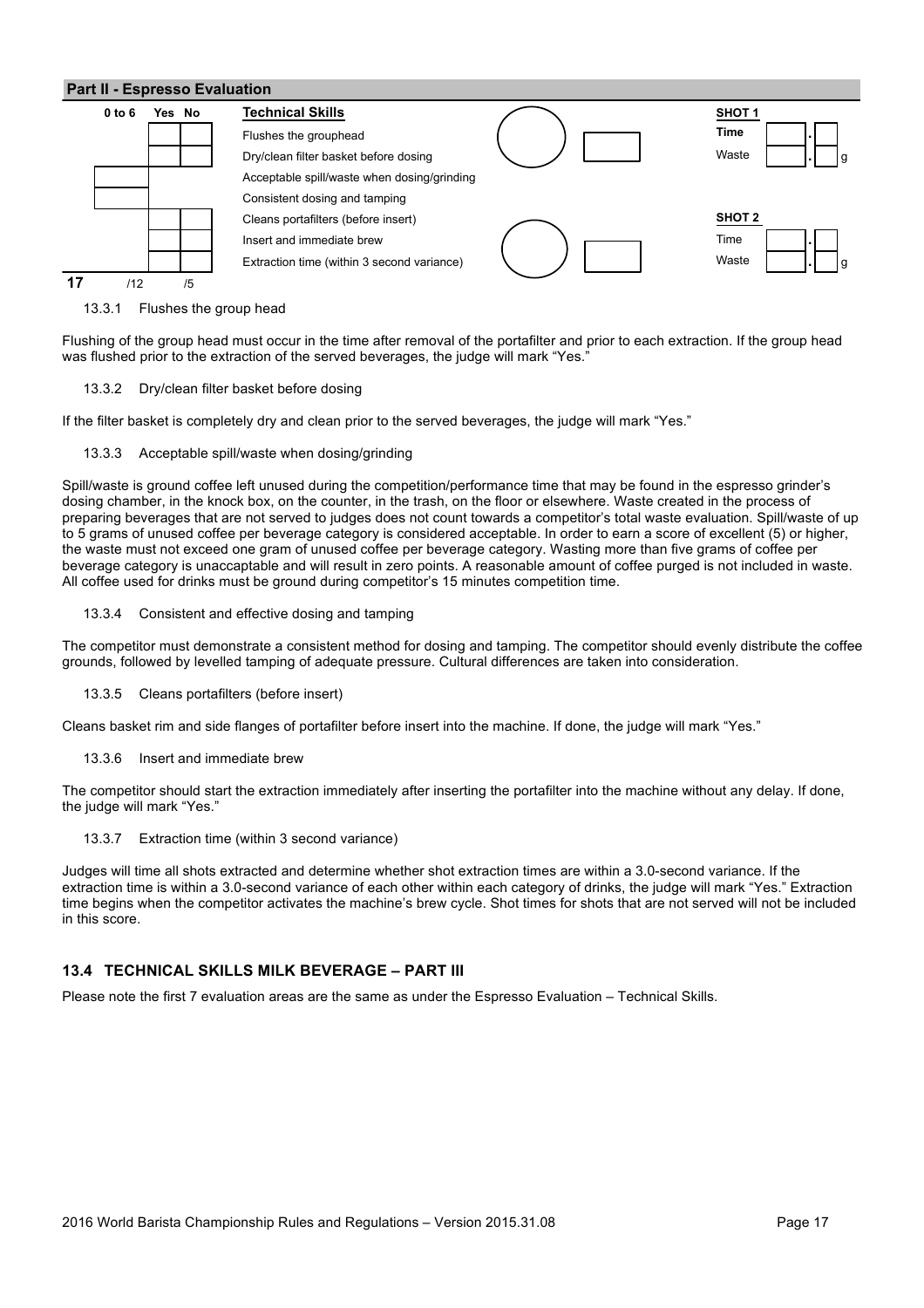#### **Part III - Milk Beverage Evaluation**



13.4.1 Empty/clean pitcher at start

The competitor should pour cold, fresh milk into a clean pitcher, which must not have been filled during the preparation time. The pitcher should be clean on both inside and on the outside.

13.4.2 Purges the steam wand before steaming

The competitor should purge the steam wand before inserting it into the milk pitcher.

13.4.3 Cleans the steam wand after steaming

The steam wand should be cleaned with a dedicated steam wand towel.

13.4.4 Purges the steam wand after steaming

The competitor should purge the steam wand after steaming the milk.

13.4.5 Acceptable milk waste at end

The pitcher should be more or less empty after the milk beverages have been prepared. Acceptable waste is no more than 90ml/3 oz in total.

## **13.5 TECHNICAL SKILLS SIGNATURE BEVERAGE – PART IV**

Please note the evaluation areas are the same as under the Espresso Evaluation – Technical Skills

#### **13.6 TECHNICAL – PART V**

## **Part V - Technical Evaluation**



13.6.1 Station management/Clean working area at end

- A. Technical judge will evaluate the competitor's overall workflow and use of tools, equipment and accessories.
- B. The competitor should display an understanding of the correct use and operation of the espresso machine.
- C. The competitor should display an understanding of the correct use and operation of the grinder including the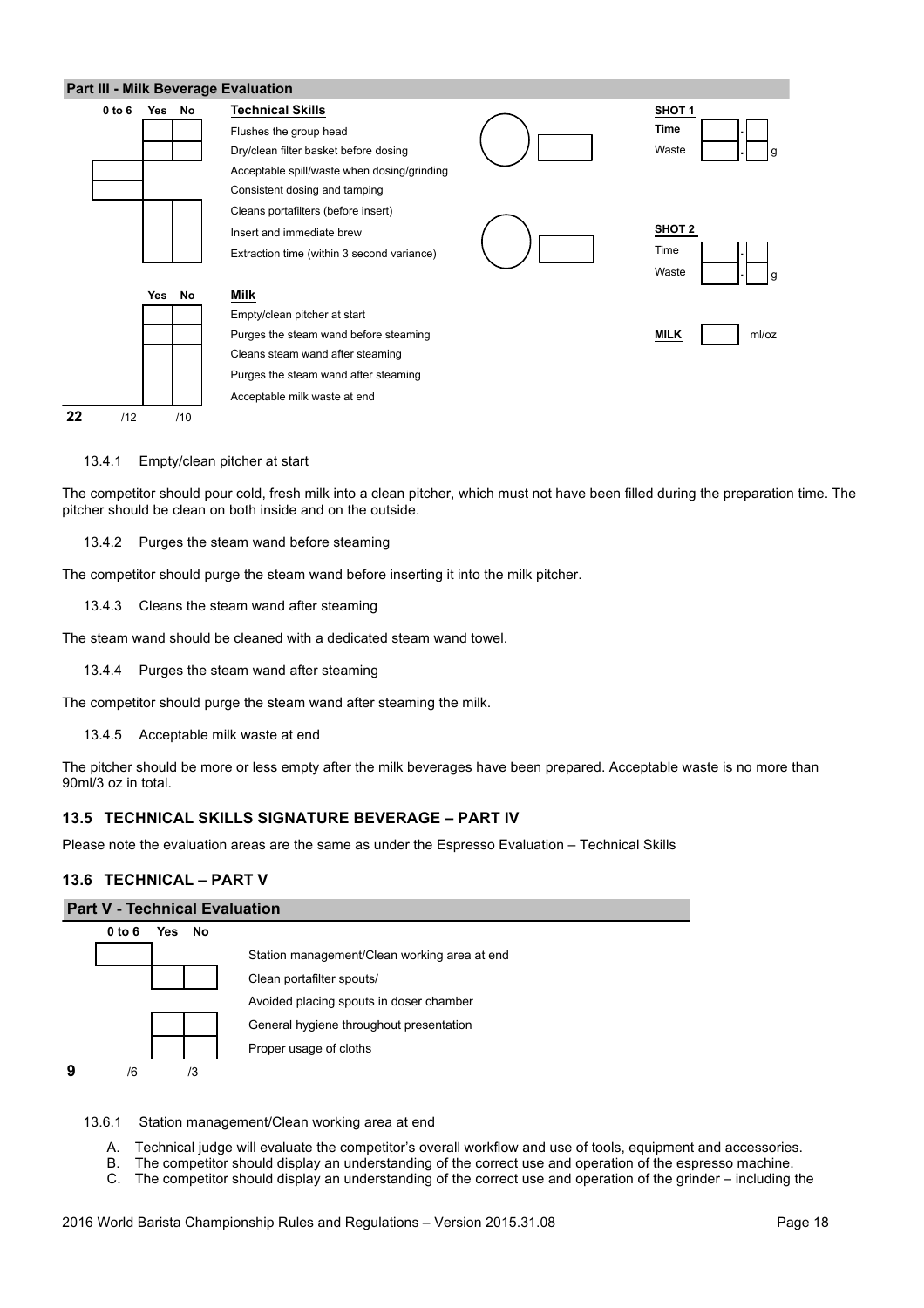management of coffee in and through the grinder. Competitors should be grinding coffee for each shot or set of shots.

- D. The competitor should try to achieve extraction times within a 3.0 second variance and shot volume of 25-35 mL (30 mL +/- 5 mL).
- E. The technical judge will evaluate the competitor's work-flow throughout the presentation, including: the organization and placement of tools, cups and accessories; the competitor's movement and flow in and around the work station; the cleanliness and maintenance of the station (equipment, counters, towels, pitchers); the management of coffee and ingredients (milk, signature beverage ingredients).
- F. Liquids or ingredients must not be placed on top of the machine; otherwise zero points will be awarded in "Station management/Clean working area at end."
- G. The cleanliness of the area is evaluated. If a spill occurs, the competitor should have it cleaned up by the end of his/her performance time. Cleaning while working (i.e. removing spent grounds or wiping tables) will improve the competitor's score, as will cleaning the station before he/she ends his/her performance time. All wares and tools (i.e. tampers, cups, trays, pitchers) are included in this evaluation including items on the espresso machine and work tables. Spent pucks (used coffee grounds) are allowed to be in the portafilters at the end of the performance and are not part of this score.
- 13.6.2 Clean portafilter spouts/Avoided placing spouts in doser chamber
	- A. The competitor needs to remove any water or grounds on the portafilter spouts by cleaning the spouts. Rinsing, using a towel, and wiping with fingers are all acceptable methods for achieving clean spouts.
	- B. During distributing and leveling of coffee grounds, the competitor should not place portafilter spouts directly over the dosing chamber. (This could allow water to contaminate the dosing chamber.)
	- C. If the competitor has clean portafilter spouts before each extraction and does not place the portafilter spouts over the dosing chamber, the judge will mark "Yes."

#### 13.6.3 General hygiene throughout presentation

The judge will determine this score based on the competitor's sanitary practices throughout their entire presentation. If proper hygiene is used for the entire presentation, the judge will mark "Yes."

Examples of unacceptable practices include:

- Touching hands to face, mouth, etc. and then using the hands for beverage preparation.
- Touching the floor and then using the hands for beverage preparation.

#### 13.6.4 Proper usage of cloths

The judges will evaluate the correct and sanitary usage of the competitor's cloths. The competitor should use one for the steam wand, one for cleaning the filter basket and one for the workstation.

Examples of unacceptable practices are:

- Using a non-dedicated cloth to clean a steam wand (using it for some other purpose other than using it to clean a steam wand.)
- Anything that is not sanitary or food safe with a cloth such as: touching it to face, mouth, etc.
- Using a cloth once it has touched the floor or dropped.

# **14.0 SENSORY EVALUATION PROCEDURE**

Each competitor will be evaluated by four sensory judges. The following is an explanation of the sensory score sheet.

# **14.1 EVALUATION SCORE**

The evaluation scale is the same for both technical and sensory judges. There are two types of scores: the Yes/No Score, and the Zero to Six Score.

 $Yes = 1$  No = 0

Unacceptable = 0 Acceptable = 1 Average = 2 Good = 3 Very Good = 4 Excellent = 5 Extraordinary = 6

#### Yes/No Score

The competitor receives one point for a score of Yes on this item, and zero points for a score of No.

## Zero to Six Score

Some score sheet criteria is evaluated on a scale of zero to six, with zero being the lowest score and six being the highest. It is acceptable to use half point increments between 1.0 and 6.0, which are recorded using a decimal point, not a fraction. (For example, 1.5, 2.5, 3.5.) The lowest score with value is one. A score of 0.5 may not be used. A score of zero is used when some criteria is deemed totally unacceptable. Scores of zero and six require the approval of the head judge.

## **14.2 ESPRESSO EVALUATION – PART I**

Espressos will be evaluated using the following protocol by all sensory judges. Sensory judges will complete all steps of the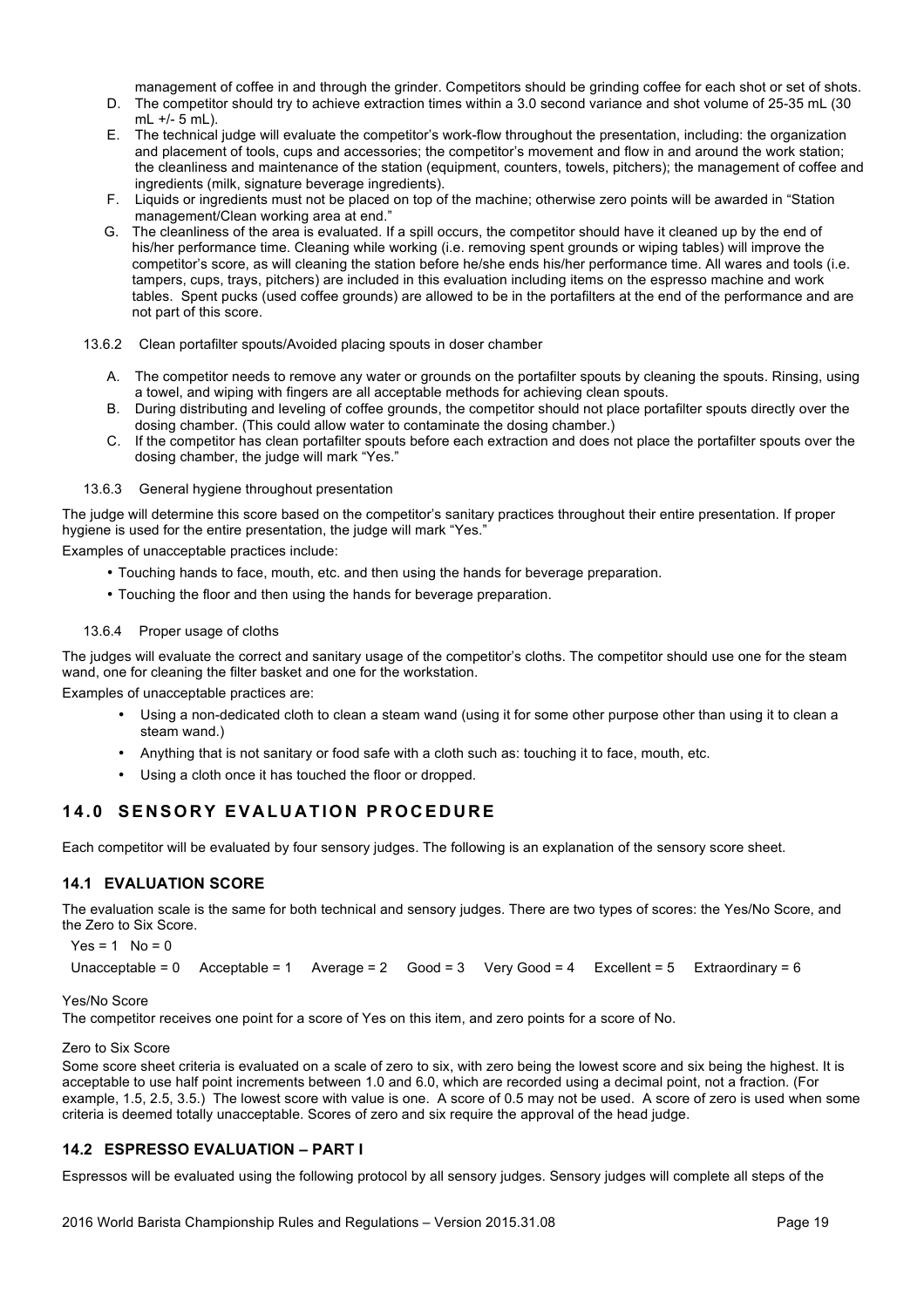evaluation before recording scores.

Sensory judges will stir the espresso THREE (3) times with a spoon (moving the spoon front to back) to mix the flavors within the shot, then immediately taste. Sensory judges will take at least two complete sips to fully evaluate the espresso. Judges will not taste the espresso off the spoon.

Competitors may override the evaluation protocol by giving the judges specific alternative instructions on how they want the espresso evaluated. As long as the instructions are reasonable, the judges should follow all instructions given by the competitor.



#### 14.2.1 Crema

Judges will visually evaluate the appearance of the crema for presence in the vessel. To score a "yes" the crema must stretch across the entire surface of the espresso and not have any holes or broken spots.

#### 14.2.2 Taste Balance

Judges will evaluate the espresso based on how well the taste components (sweet, acidic, bitter) fit together and complement each other. Reference scales provided on scoresheets are solely for judge's initial impression of intensity; equal intensity does not imply harmonious balance.

#### 14.2.3 Accuracy of Flavor Descriptors

Judges will listen to the flavor descriptions and explanations given by the competitor and compare those with the beverage served. There should be a correlation between the coffee beans used in the espresso and its taste profile. Any flavor descriptors given by the competitor for their espresso will be taken into consideration under this score. This score is based on how accurately these descriptors match the flavor of the espresso. Flavor descriptors must be given or a score of zero will be received in this category.

#### 14.2.4 Tactile

Judges will listen to the tactile descriptions and explanations given by the competitor and compare those with the weight and mouthfeel and finish of the beverage served. The espresso should have body and texture that correlate with the preparation, method of extraction, and coffee beans used in the espresso. The competitor will be scored solely on any tactile descriptors they offer the judges and how accurately these descriptors match the tactile sensation of their espresso. If no descriptors are provided, the expectation will be a full-bodied, round, and smooth finish.

#### 14.2.5 Functional and Correct Espresso Vessel Used

Espresso must be served in the vessel it is intended to be visually evaluated and drunk from. It must be between 60 to 90ml vessel from which judges must be able to drink as required without any functional detriment to their ability to score accurately; this includes but is not exclusive to: vessel being too hot, unable to hold and drink from vessel safely, judges unable to execute espresso evaluation protocol. Otherwise a "No" will be given for "Functional and correct espresso cup used."

# **14.3 MILK BEVERAGE EVALUATION – PART II**

Milk beverages will be evaluated using the following protocol by all sensory judges. It is important that sensory judges follow this protocol consistently. Sensory judges will complete all steps of the evaluation before recording scores.

Sensory judges will first evaluate the appearance of the milk beverage. Next, they will take an initial sip from anywhere on the rim of the cup. After the initial sip, the sensory judges will revisit the milk beverage for at least one additional sip from an undisturbed location on the rim of the cup.

Competitors may override the evaluation protocol by giving the judges specific alternative instructions on how they want the milk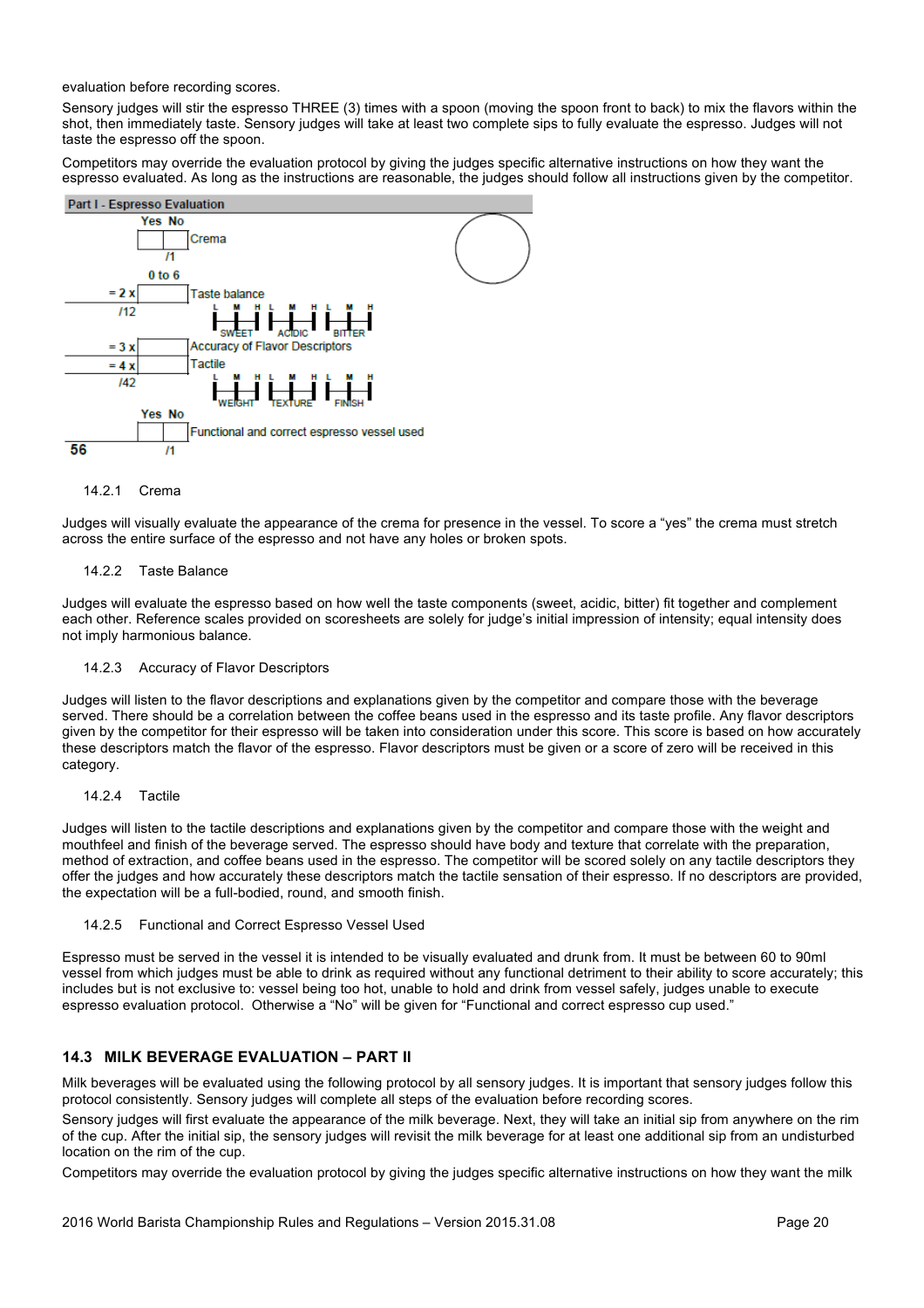beverage evaluated. As long as the instructions are reasonable, the judges should follow all instructions given by the competitor.



#### 14.3.1 Visual

Judges will evaluate the appearance of the milk beverage to determine its visual score. On the surface, the milk beverage should have a colour combination of milk and coffee, with good colour contrast definition, symmetrical design and a smooth and possibly glossy/glass-like sheen. (Note: It is not acceptable for milk beverages to be topped with any additional spices and/or powders. Doing so will result in a "0" in the "taste balance" category.)

#### 14.3.2 Taste Balance

The milk beverage is a hot beverage that should be served at a temperature that is immediately consumable. The texture and temperature of the beverage, and the taste of the coffee and milk will be included in the balance evaluation. The milk beverage should have a harmonious balance of the sweetness of the milk and its espresso base. There should be a correlation between the coffee beans used in the espresso, the coffee's taste profile, and how the balance is highlighted by the addition of milk.

#### 14.3.3 Accuracy of Flavor Descriptors

Judges will listen to the flavor descriptions and explanations given by the competitor and compare those with the beverage served. There should be a correlation between the coffee beans used in the milk beverage and its taste profile. This score is based on how accurately these descriptors match the flavor of the milk beverage. Flavor descriptors must be given or a score of zero will be received in this category.

#### 14.3.4 Functional vessel used

.

Milk beverages must be served in a vessel from which judges must be able to drink as required without any functional detriment to their ability to score accurately; this includes but is not exclusive to: vessel being too hot, unable to hold and drink from vessel safely. Otherwise a "no" will be given for "Functional vessel used."

## **14.4 SIGNATURE BEVERAGE EVALUATION – PART III**

See 2.2.3 for Signature Drink Definition.

Signature beverage evaluations vary due to the variety of options presented by the competitor. Sensory judges will complete all steps of the evaluation before recording scores.

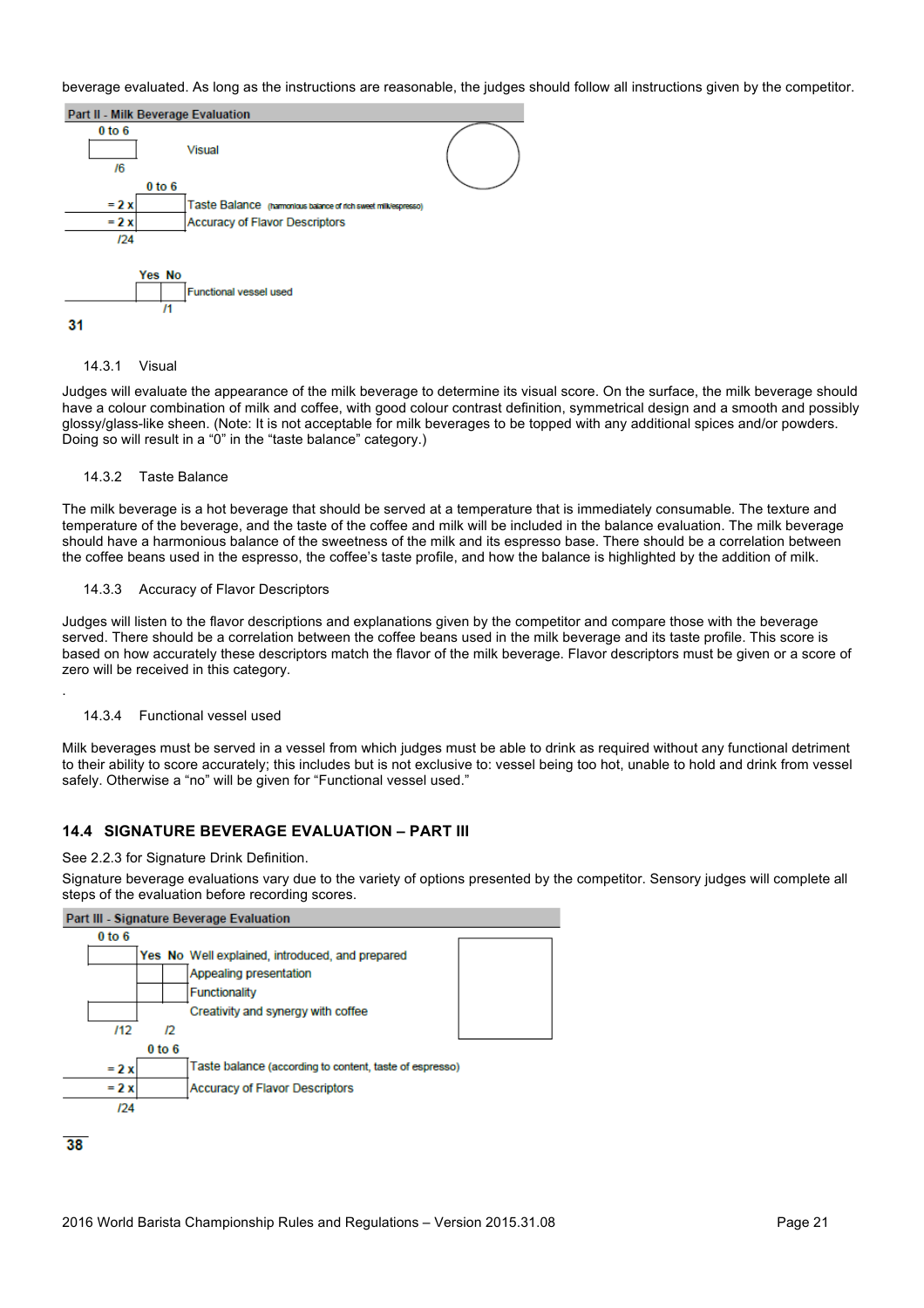#### 14.4.1 Well explained, Introduced, and Prepared

The competitor must explain his or her signature drink to the judges. In order to achieve a high score, the explanation should include factual points such as the ingredients, preparation method and the flavors and/or aromas the judges will experience. The description should include the coffee used and the connection between the coffee and the other ingredients. Sensory judges will listen to the explanation of ingredients, preparation method, and use of coffee given by the competitor and take notes. When determining this score, judges will consider whether or not there is a strong correlation between what was described and prepared, and the actual taste and aromas of the signature beverage.

The competitor must explain to the sensory judges how to drink the beverage (smell, stir, sip, etc.). The sensory judges will listen and follow drinking instructions to the best of his/her ability. If no information or instructions are given, judges will individually choose how to evaluate the signature beverage. In every case, judges should take a minimum of two sips of the signature beverage.

Judges will evaluate the signature beverage based on competitors' provided explanations or other observations during the 15 minute presentation only. Any explanation given by the competitor after the completion of the presentation time, (clock is stopped and/or the competitor calls "time") will not be considered by the judges.

#### 14.4.2 Appealing Presentation

"Appealing presentation" is the evaluation of the appearance and appeal of the signature beverage, including but not limited to the vessel, the beverage itself, garnishes, accessories, etc. The vessel served should look pleasing and highlight its beverage. If the signature beverage is not appealing, including chipped or cloudy dishware, or cluttered or disorganized presentation, a "No" will be given in "Appealing presentation."

#### 14.4.3 Functionality

"Functionality" is defined by how the signature beverage and related elements work while the drink is consumed and the barista's instructions on how to drink it. The dishware, garnishes, accessories, or instructions should not hinder drinking the beverage. Difficulty of consumption will result in a "No" in "Functionality."

## 14.4.4 Creativity and Synergy with Coffee

Judges will evaluate competitors' creativity based on the originality of his or her concept, and any new methods, techniques or ingredients used in the preparation or presentation of the signature beverage. Ingredients must complement and showcase the espresso while creating an interesting taste experience. Signature beverages with a complimentary blend of creative ingredients, technique and predominant espresso flavor will be rewarded with a high score.

Note: "Synergy" is defined as the interaction or cooperation of two or more substances to produce a combined effect greater than the sum of their separate effects

## 14.4.5 Taste Balance

Judges will evaluate the signature beverages based on how well the taste components of the espresso (sweet, acidic, bitter) fit together and complement the other ingredients used. The espresso taste should be predominant and easy to identify in order to get high marks in this category. Judges must follow drinking instructions provided by the competitor.

#### 14.4.6 Accuracy of Flavor Descriptors

Judges will listen to the flavor descriptions and explanations given by the competitor and compare those with the beverage served. There should be a correlation between the coffee beans used in the signature beverage and its taste profile. This score is based on how accurately these descriptors match the flavor of the signature beverage. Flavor descriptors must be given or a score of zero will be received in this category.

## **14.5 BARISTA EVALUATION – PART IV**

#### **Part IV - Barista Evaluation**



#### 14.5.1 Presentation: professionalism

Professionalism is evaluated by the observed qualities relevant to the barista profession including technique, preparation and the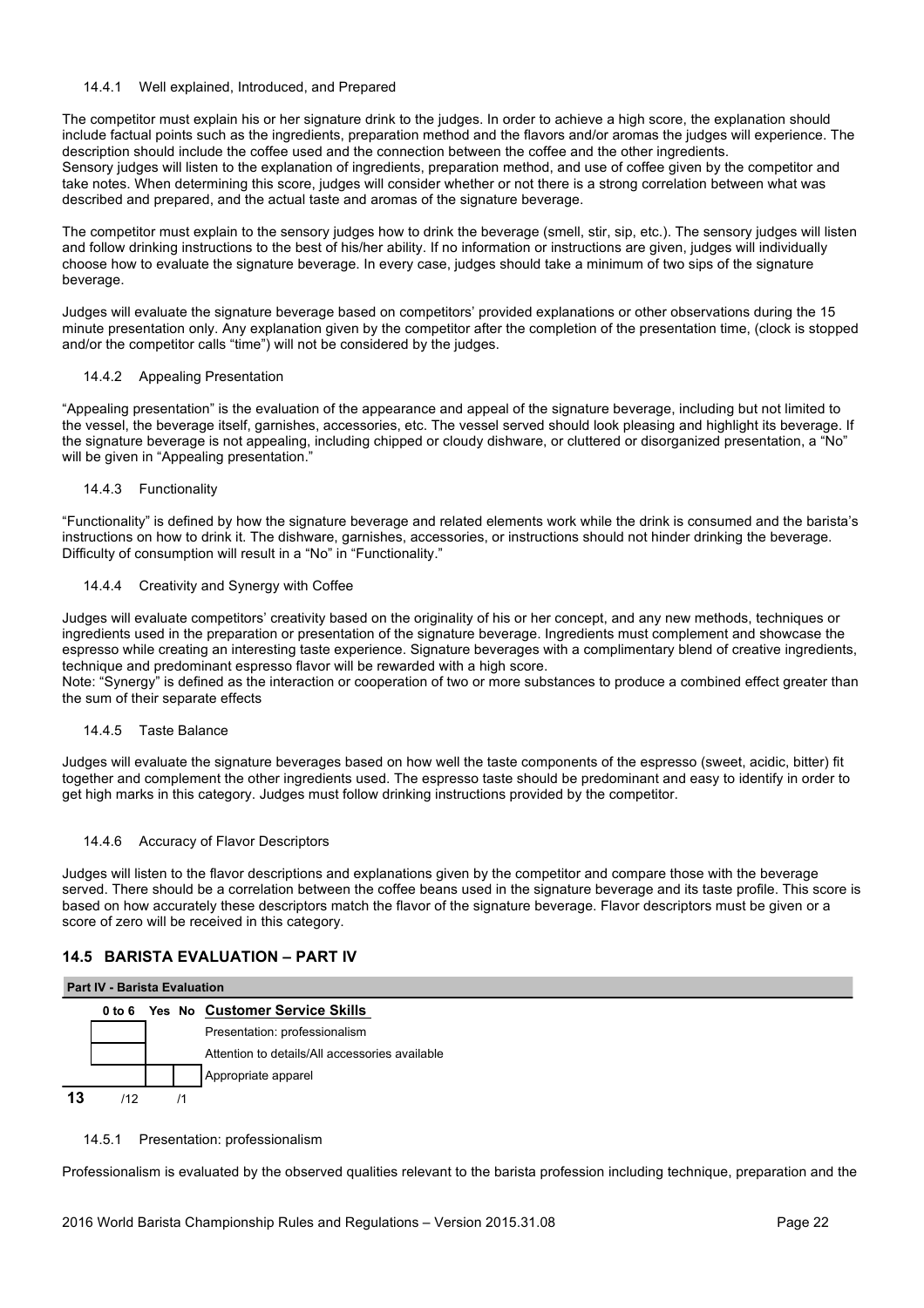demonstrated wider understanding of coffee beyond the preparation of the twelve drinks served. Wider coffee knowledge includes the process of coffee cultivation, roasting and preparation from seed to cup as well as an implicit understanding of the correct use of the equipment, good customer service skills (i.e. politeness, accuracy, attentiveness, eye contact, etc.) and the ability to manage workflow and time. Judges will look for a strong correlation between what is explained and what is delivered. The competitor must demonstrate that he or she is a coffee professional who has command over their presentation and coffee.

#### 14.5.2 Attention to details/All accessories available

All accessories should be readily available and the working area well and purposefully organized. Competitors should not need to reposition equipment and accessories unnecessarily during their performance. Everything should have its own place and purpose. Judges should look for the competitor to have back-up cups and accessories in case of mistakes or spills. Refilling of judges' water glasses also demonstrates attention to detail. The espresso must be served with a spoon, napkin, and unflavored water.

#### 14.5.3 Appropriate apparel

At a minimum, the competitor must look clean, be cleanly dressed and wear a clean apron. If okay, the judge will mark "Yes." The lack of an apron or presence of inappropriate apparel (such as sandals or excessively torn or stained clothing) will result in a "No" in "Appropriate apparel."

## **14.6 JUDGES' TOTAL IMPRESSION – PART V**

| Part V - Judge's Total Impression |                                                         |  |  |  |  |  |
|-----------------------------------|---------------------------------------------------------|--|--|--|--|--|
|                                   | 0 to 6 Judge's Total Impression                         |  |  |  |  |  |
| $= 4x1$                           | I Total impression (overall view of barista's presence, |  |  |  |  |  |
| 124                               | correlation to taste scoring, and presentation)         |  |  |  |  |  |

## **24**

The Judge's Total Impression score captures two primary areas:

- A. The "Total impression" score is the overall composite impression of the taste scores (i.e. Did the combination of the three courses of drinks create an experience that was stronger in delivery than if just one course had been served on its own?).
- B. The judges must consider and assign points towards the passion and inspiration that the barista has displayed during their routine. They must consider (allowing for cultural and personality differences) points such as natural, clear and concise communication, display of enthusiasm and dedication toward specialty coffee, and an ability to act as a role model for the barista profession/ industry (i.e. If in a cafe/ restaurant environment, would this barista have inspired me about specialty coffee?). If the judges feel that this has been achieved, they should award high scores.

# **15.0 DISHONEST BEHAVIOR BY A WBC OFFICIAL**

If in the unlikely event that the head judge or any other WBC personnel discovers or suspects potential dishonest behaviour by a WBC judge during a competitor's evaluation then the following will apply:

- A. The head judge will request the return of all the competitors score sheets from the official score keeper surrounding the suspicious evaluation.
- B. The head judge will call a meeting with the WBC judge(s) concerned, the WCE Managing Director, and the WCE Competition Operations Committee Chair(s) to evaluate the situation.
- C. The WCE Managing Director and the WCE Competition Operations Committee Chair(s) will then rule upon the matter in a closed meeting.
- D. If the matter of dishonesty is extensive, the WCE Competition Operations Committee Chair(s) has the power to rule that the WBC judge will be excluded from judging in any future WBC sanctioned competitions.

# **15.1 APPEAL**

If the WBC judge in question does not agree with the decision, he/she may appeal the decision in writing to the WCE Advisory Board. All decisions made by the WCE Advisory Board are final.

The appeal letter must include the following:

- 1) Name
- 2) Date
- 3) A clear and concise statement of the complaint
- 4) Date and time references (if applicable)
- 5) Comments and suggested solution